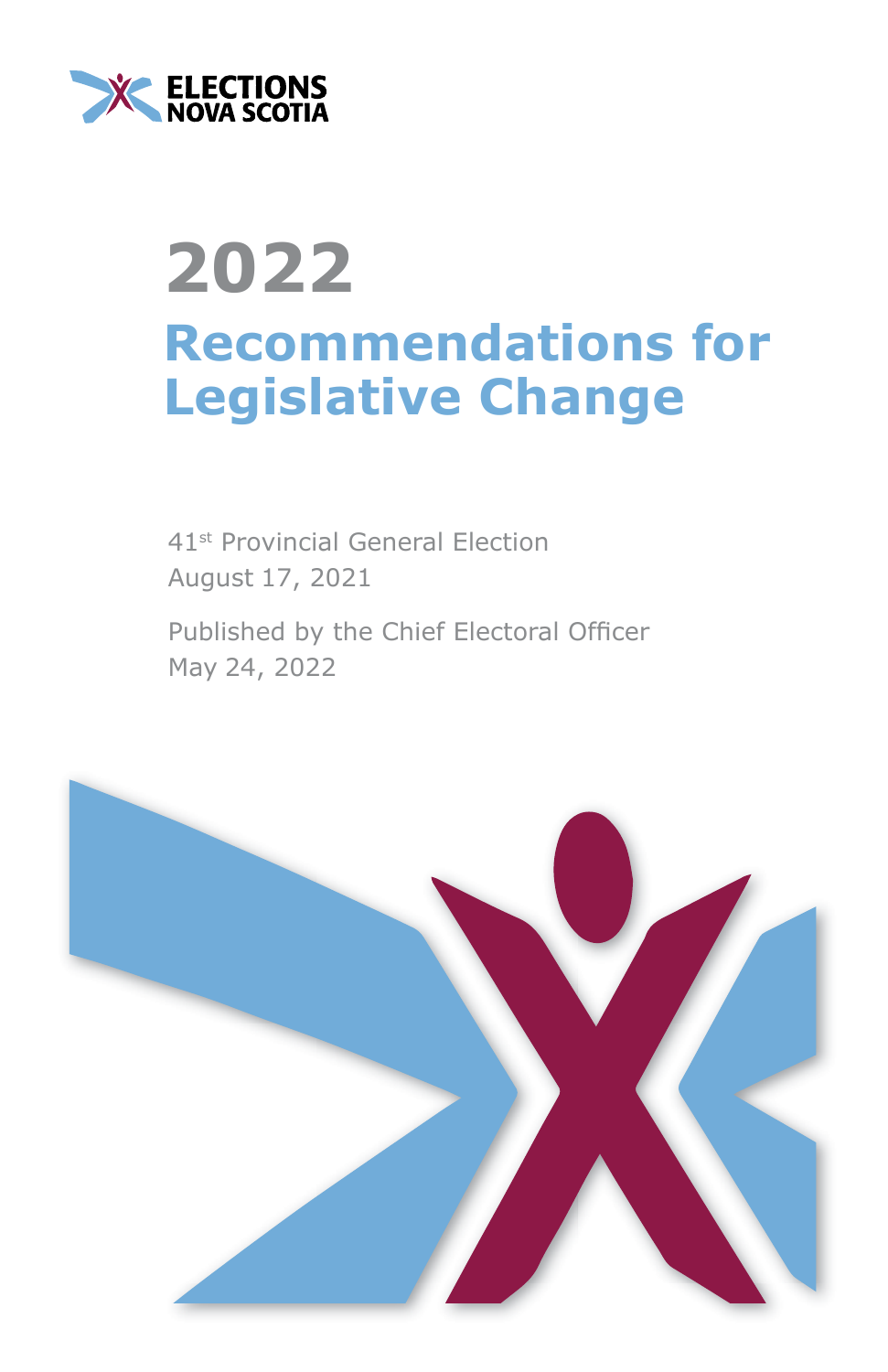## **Table of Contents**

| Recommendations for Legislative Change  3    |
|----------------------------------------------|
|                                              |
|                                              |
| Warrant to Pay for By-elections 5            |
| Legislative Change Recommendation Process. 6 |
| Chief Electoral Officer Hiring Process. 7    |
|                                              |
| Defined Pre-writ Campaign Period 8           |
|                                              |
|                                              |
| Electoral Boundary Changes 11                |
|                                              |
| Transparency13                               |
| Voting Prior to Close of Nominations 13      |
|                                              |
| Returning Officer Residency Requirement 16   |
|                                              |
|                                              |
| Residential Centre Polling Divisions. 18     |
| Returning Office Continuous Poll. 18         |
|                                              |
|                                              |
|                                              |
|                                              |
|                                              |
|                                              |
| Campaign Period Finances23                   |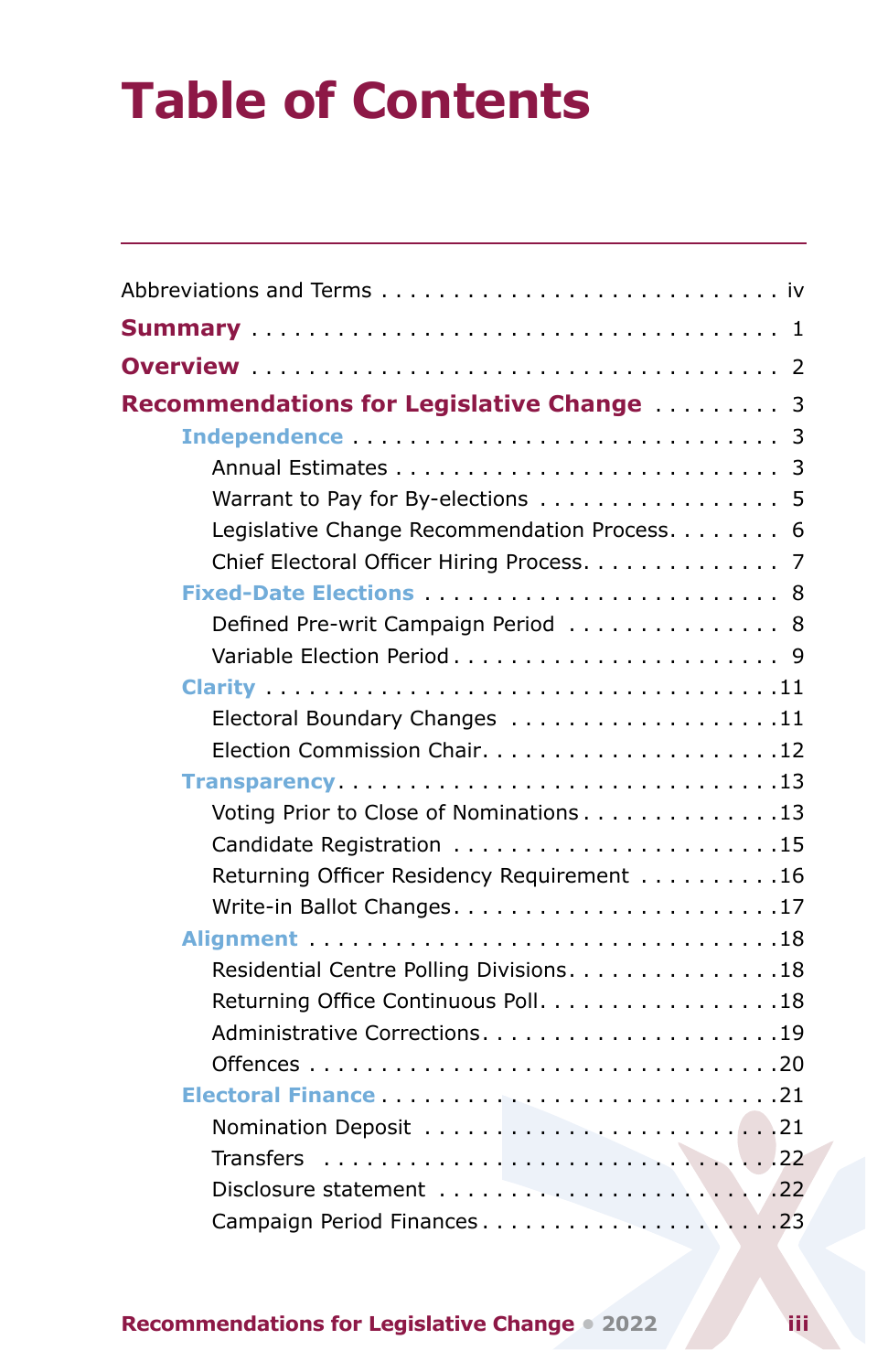## <span id="page-2-0"></span>**Abbreviations and Terms**

**ARO** – Assistant returning officer

**Atlantica** – Atlantica Party Association of Nova Scotia

- **CEO** Chief Electoral Officer
- **EC** Election Commission

**Elector** – Someone who is eligible to vote. To be an elector in Nova Scotia elections, you must be 18 years or older as of election day, a Canadian citizen, and have resided in Nova Scotia for six months or more prior to the date of the writ. In this report the terms elector and voter are used interchangeably.

- **ENS** Elections Nova Scotia
- **Green Party** Green Party of Nova Scotia
- **Liberal Party** Nova Scotia Liberal Party
- **NDP** Nova Scotia New Democratic Party
- **OA**  Official agent
- **PC Party** Progressive Conservative Association of Nova Scotia
- **PGE**  Provincial general election
- **PO** Presiding officer
- **RA**  Revision assistant
- **RO**  Returning officer
- **VIC**  Voter Information Card

**Voter** – An elector who has voted. In this report the term voter is used interchangeably with elector.

**WIB** – Write-in ballot

## **iv ELECTIONS NOVA SCOTIA**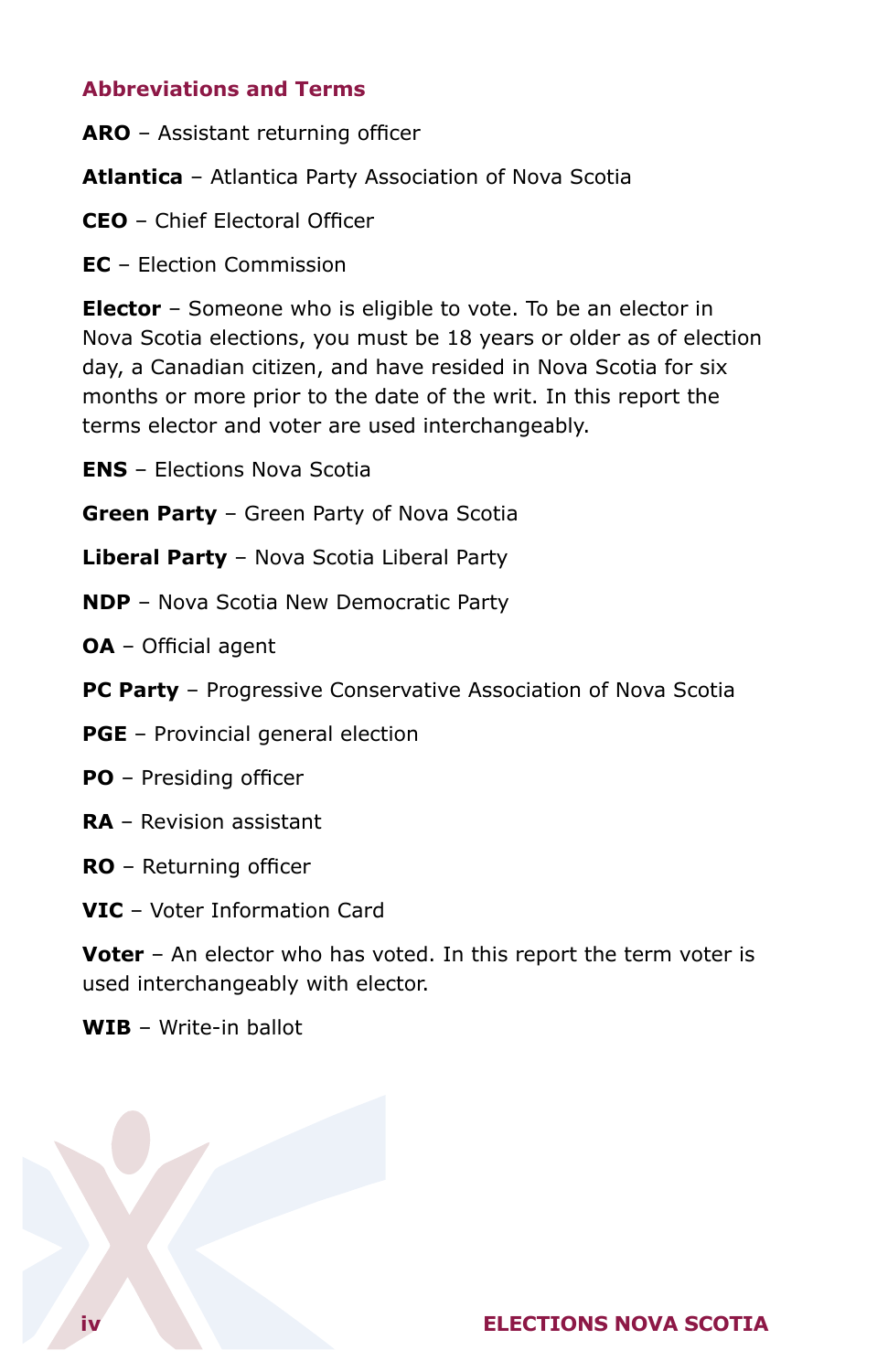## <span id="page-3-0"></span>**Summary**

*Volume I, Statement of Votes & Statistics*, published in January 2022 provided a detailed overview of the  $41<sup>st</sup>$  PGE. That report is available on the ENS website [\(www.electionsnovascotia.ca](http://www.electionsnovascotia.ca)). The following is a summary of the election and its outcome.

On July 17, 2021, pursuant to an Order of the Lieutenant Governor in Council, writs of election were issued under the *Elections Act* by the CEO, for the 55 electoral districts in Nova Scotia ordering that a PGE be held on Tuesday, August 17, 2021.

On August 19, at the Official Addition, the Progressive Conservative Association of Nova Scotia (PC Party) was determined to have won the most electoral districts. The following chart indicates the number of electoral districts confirmed with the return of the writs of election for each registered political party and independent candidates:

| Registered Political Parties and independent candidates        | Number of<br><b>Electoral</b><br><b>Districts</b> |
|----------------------------------------------------------------|---------------------------------------------------|
| Atlantica Party Association of Nova Scotia (Atlantica)         | 0                                                 |
| Green Party of Nova Scotia (Green Party)                       | 0                                                 |
| Nova Scotia Liberal Party (Liberal Party)                      | 17                                                |
| Nova Scotia New Democratic Party (NDP)                         | 6                                                 |
| Progressive Conservative Association of Nova Scotia (PC Party) | 31                                                |
| Independent Candidates                                         | 1                                                 |

One recount was requested and held for the electoral district of Glace Bay-Dominion at the Sydney Justice Centre on Monday, August 30, 2021, by presiding Supreme Court Justice Jamie S. Campbell. The results of the recount confirmed Mr. John White, PC Party as the winning candidate.

**Recommendations for Legislative Change • 2022**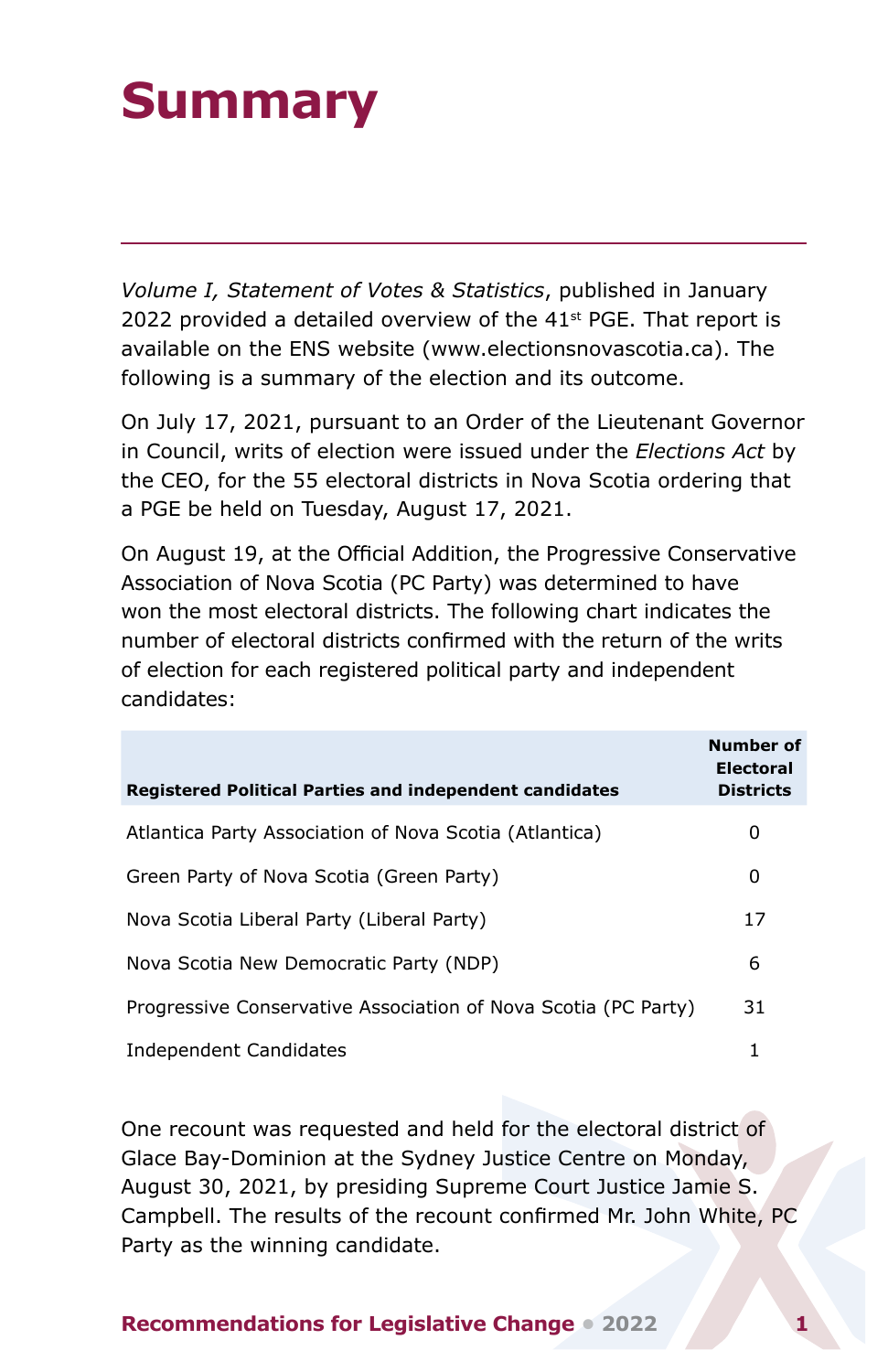## <span id="page-4-0"></span>**Overview**

The recommendations for legislative change presented in this report have been developed based on the post-election review and feedback during the delivery of the  $41<sup>st</sup>$  PGE. The intent of these recommendations is to improve Nova Scotia's electoral process to achieve the highest quality election administered in our province.

As part of the development of these recommendations, ENS consulted with the EC and this report indicates which recommendations received the unanimous support of the Commission members and those that did not.

The 20 recommendations are grouped into six themes:

- Independence
- Fixed-date Elections
- Clarity
- Transparency
- Alignment
- Electoral Finance.

Each recommendation presented includes a preamble as to why the CEO feels it's consideration by the members of the House of Assembly is necessary at this time. The urgency to proceed is based on the fact that this Government will be into the second year of its mandate when the next sitting of the legislature commences in the fall of 2022, and ENS needs a minimum of 12–18 months before the issuance of a writ to update procedures, manuals and training modules and be fully election ready.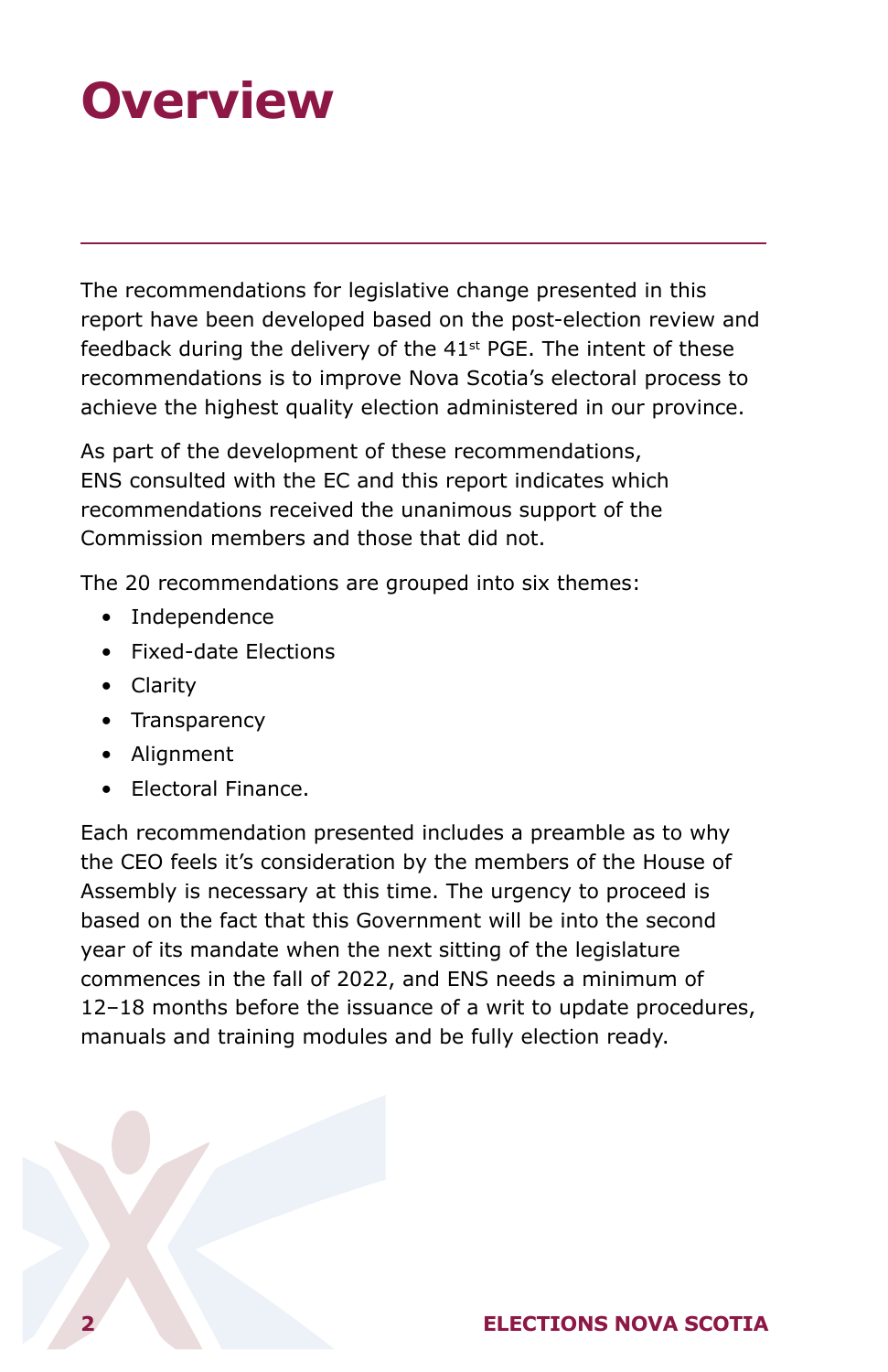## <span id="page-5-0"></span>**Recommendations for Legislative Change**

## **Independence**

As outlined in the CEO message, ENS's mandate is to be an independent non-partisan agency. Its ability to operate armslength from Government without interference is fundamental to the integrity of our electoral processes. Therefore, given recent history, the CEO believes strongly that it is time to recommend legislative changes that would strengthen ENS's independence and protect its ability to operate outside the purview of Executive Council in favour of reporting to and taking direction directly from all members of the House of Assembly on matters pertaining to provincial elections.

There are four recommendations related to ENS's authority to operate as an independent non-partisan agency.

### **Annual Estimates**

As an independent agency, the *Elections Act* currently requires ENS to present its annual budget estimates to a special committee of the House of Assembly. This special committee consisting of representation from the political parties represented in the House of Assembly reviews, votes on, and recommends the agency's estimates to Finance and Treasury Board for final approval and inclusion in the Government's annual budget. However, Finance and Treasury Board is neither obligated to follow the advice nor the recommendations of this special committee.

In recent years the estimates reviewed and recommended by the special committee have been altered by Finance and Treasury Board before the finalization of the provincial budget without further consultation with either the special committee or ENS. In 2019-2020, the removal of election readiness funding without explanation forced ENS to abandon much of its planned election readiness program for that year and to postpone its election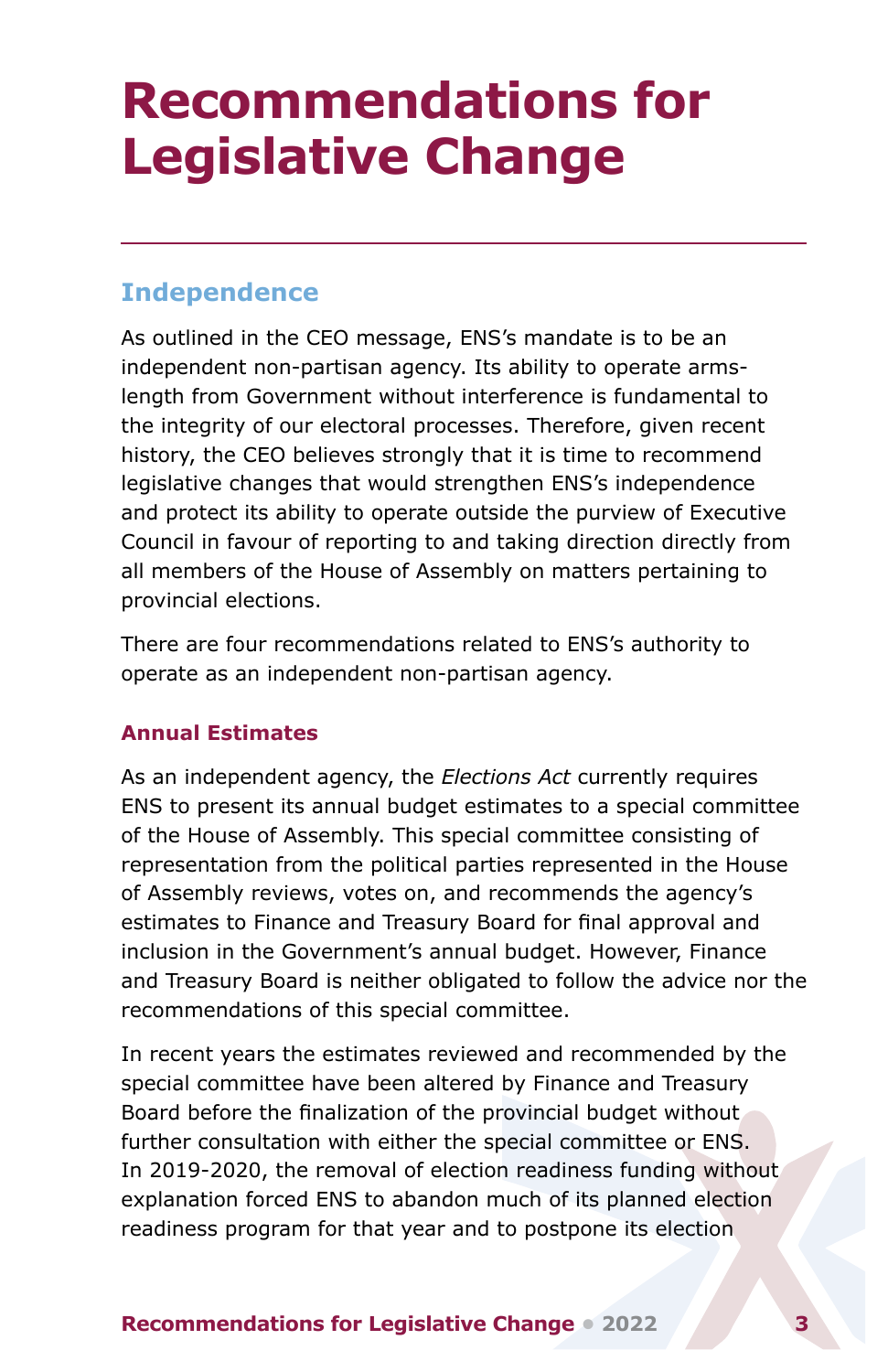readiness target date a full year from when ENS felt it was prudent based on elections called in the province over the past 20 years.

As an independent agency, it is important for funding not only to remain non-partisan but also predictable in order to meet election readiness targets. To ensure this, the CEO is recommending changes to the *Elections Act* to provide authority to the special committee to approve ENS's annual estimates, adding authority that precludes the need to recommend them to the Finance and Treasury Board. Rather the special committee's recommendation should be put before the members of the Assembly for an open and transparent debate in the House of Assembly, followed by a vote on the amount to be included in the budget estimates. This is not a precedent setting occurrence in Canada. In fact, eight of the thirteen other jurisdictions have similar independent budgetary processes for their electoral agency, and two more are partially regulated this way. Those being Yukon, Nunavut, British Columbia, Saskatchewan, Manitoba, Ontario, Quebec, New Brunswick, Prince Edward Island and Canada.

ENS takes its financial reporting to the public seriously. For accountability and transparency purposes regarding its use of public funds, ENS includes an independently audited financial statement in each of its annual reports.

*Recommendation 1: Modify language referring to the annual estimates in the Act so the special committee's recommendation of ENS's estimates to Treasury Board is not optional for inclusion with the provincial budget. The governing party would have the same ability as the opposition parties to review, to debate and to propose a vote to alter this budget in the House of Assembly if it so chooses.*

This recommendation does not have the unanimous support of the members of the EC.

### **4 ELECTIONS NOVA SCOTIA**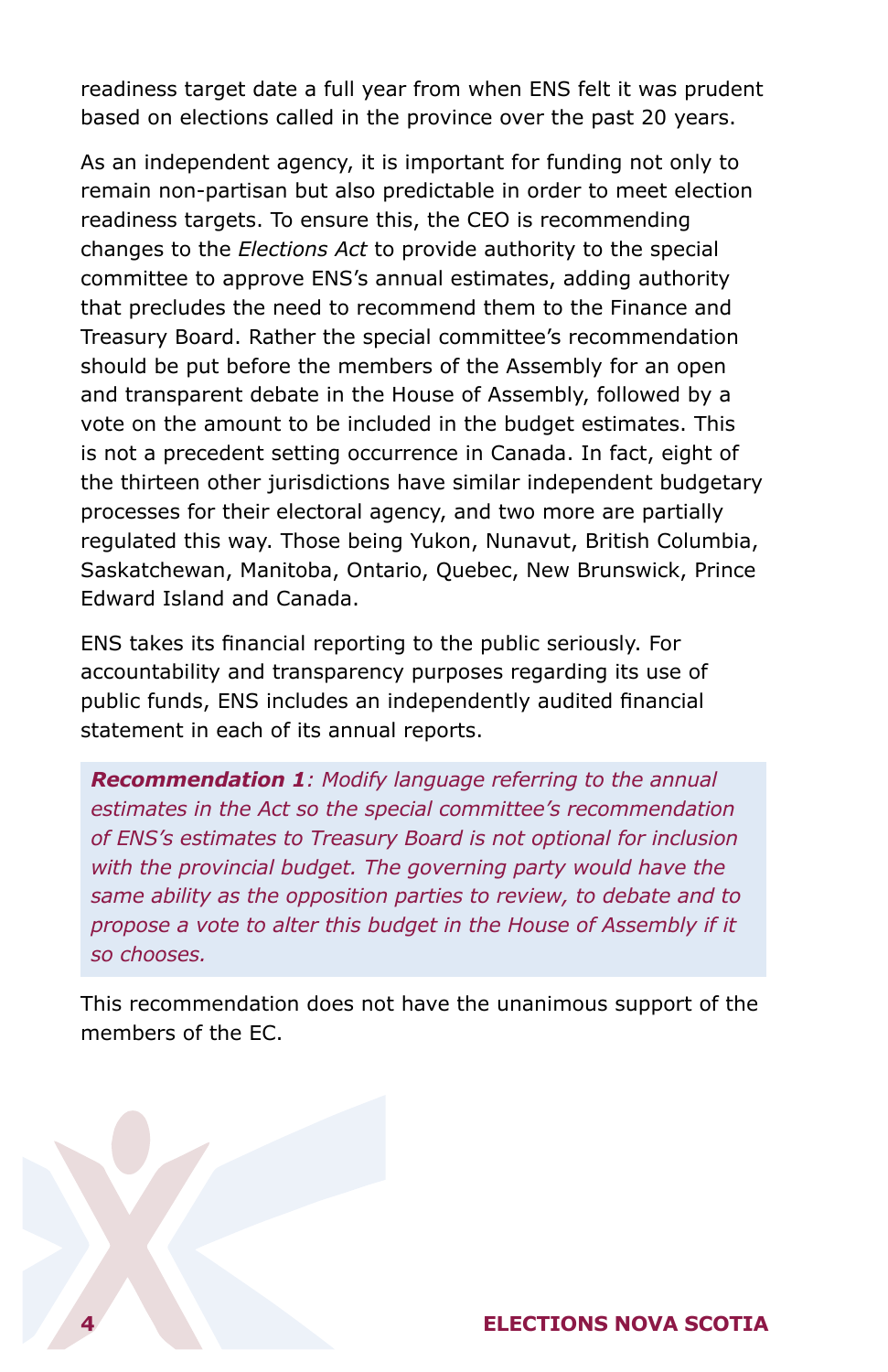#### <span id="page-7-0"></span>**Warrant to Pay for By-elections**

Under the current statutes, the costs related to the administration of a PGE are paid for by Government through a warrant submitted by the CEO to Finance and Treasury Board. This is a straightforward procedure that works well both from the Government's perspective and that of ENS.

By comparison the process currently followed for paying for the delivery of by-elections is quite different.

In the decade between June 2010 and March 2020, ENS has administered 14 by-elections. In its annual budget submission, ENS has routinely identified by-elections as an in-year plausible pressure based on this history. Finance and Treasury Board routinely removes the anticipated costs of a by-election out of its final budget allocation, even in years where a vacancy exists, and legislation requires the Government to hold a by-election within a six-month period. It is understandable why Finance staff may recommend not providing funds on the speculation a by-election may occur, but this creates funding uncertainty for ENS.

A reasonable solution would be to modify language in the *Finance Act* to permit the Government to cover the spending by ENS for the administration of a PGE to include similar powers for the costs incurred during by-elections.

*Recommendation 2: Modify language in the Finance Act that permits the Government to cover the spending by ENS for the administration of a general election to include similar powers for the costs incurred during by-elections.*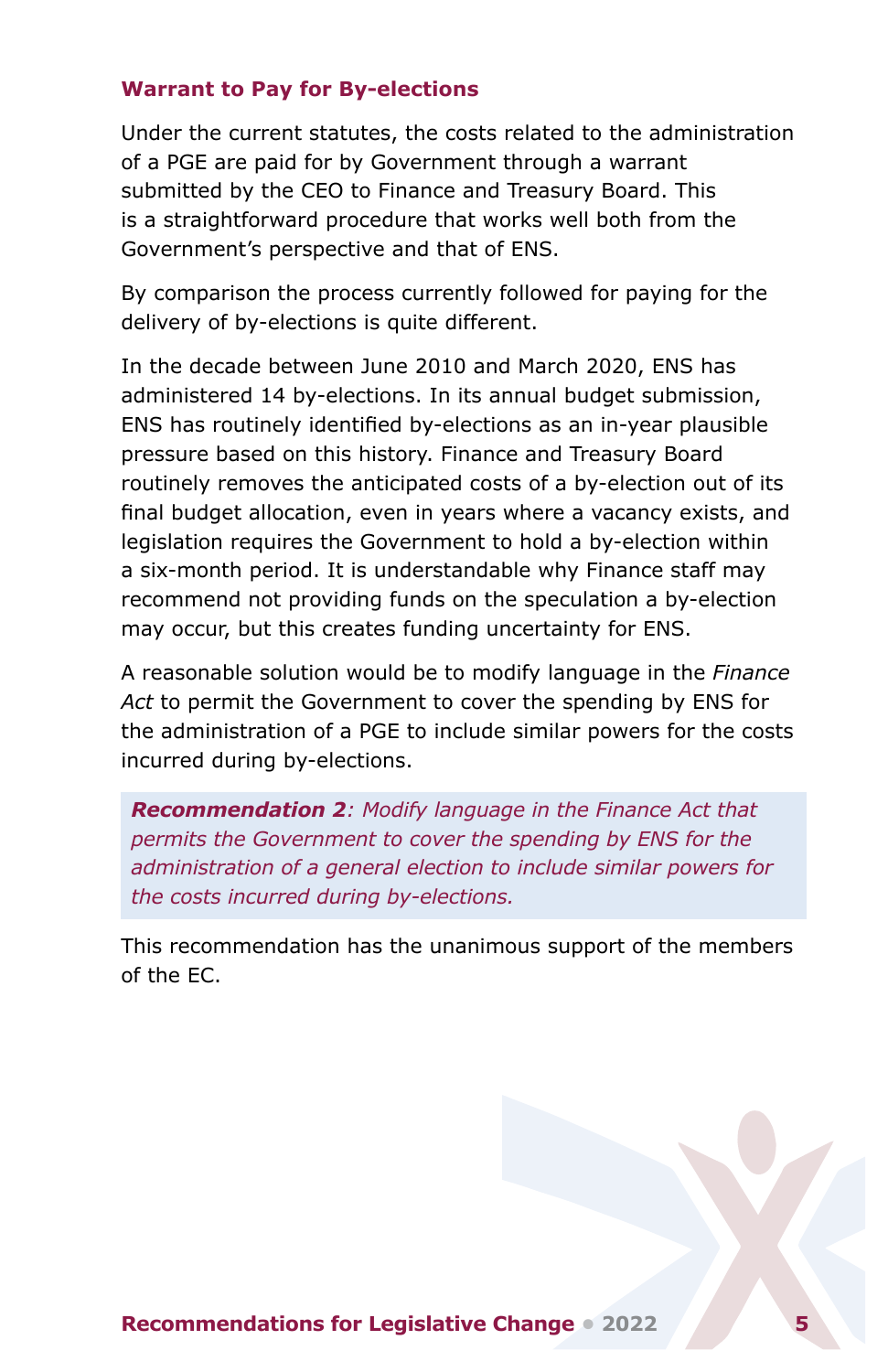#### <span id="page-8-0"></span>**Legislative Change Recommendation Process**

Currently, legislative change recommendations by the CEO are considered by Government through the Minister of Justice as the Minister responsible for the *Elections Act*. Although registered political parties are consulted by ENS through the EC during the development of recommendations, the process to bring them to the House of Assembly through the Department of Justice could be perceived as partisan and inappropriate. Consider the scenario where, after seeking the advice of the members of the EC on a given issue, the Minister of Justice or Executive Council, decided not to act on the CEOs recommendation. The CEO could not bring an amendment to the floor of the Legislature for debate. In some cases, recommendations are based on a Supreme Court ruling in another Canadian jurisdiction that clearly infers a change should be made in the Nova Scotia election context. The Government of the day may have its reasons for not wanting to proceed with the recommended change, but without full disclosure and proper debate among the members of the Assembly, the stakeholders in the electoral process, would have little understanding of the issues at hand or the reasons for not proceeding.

Allowing ENS to present legislative recommendations directly to a special committee of the House of Assembly instead of the Department of Justice would ensure the process is non-partisan, transparent and respectful of ENS's independent status. Adding such a provision(s) would increase the independence of the office of the CEO by allowing an all-party committee to consider the unabridged legislative recommendations to be discussed publicly and voted on in the Legislature, rather than as filtered by a Minister of the governing party.

*Recommendation 3: Add provisions so the Chief Electoral Officer may present annually to a committee of the House of Assembly, designated on recommendation for legislative changes.*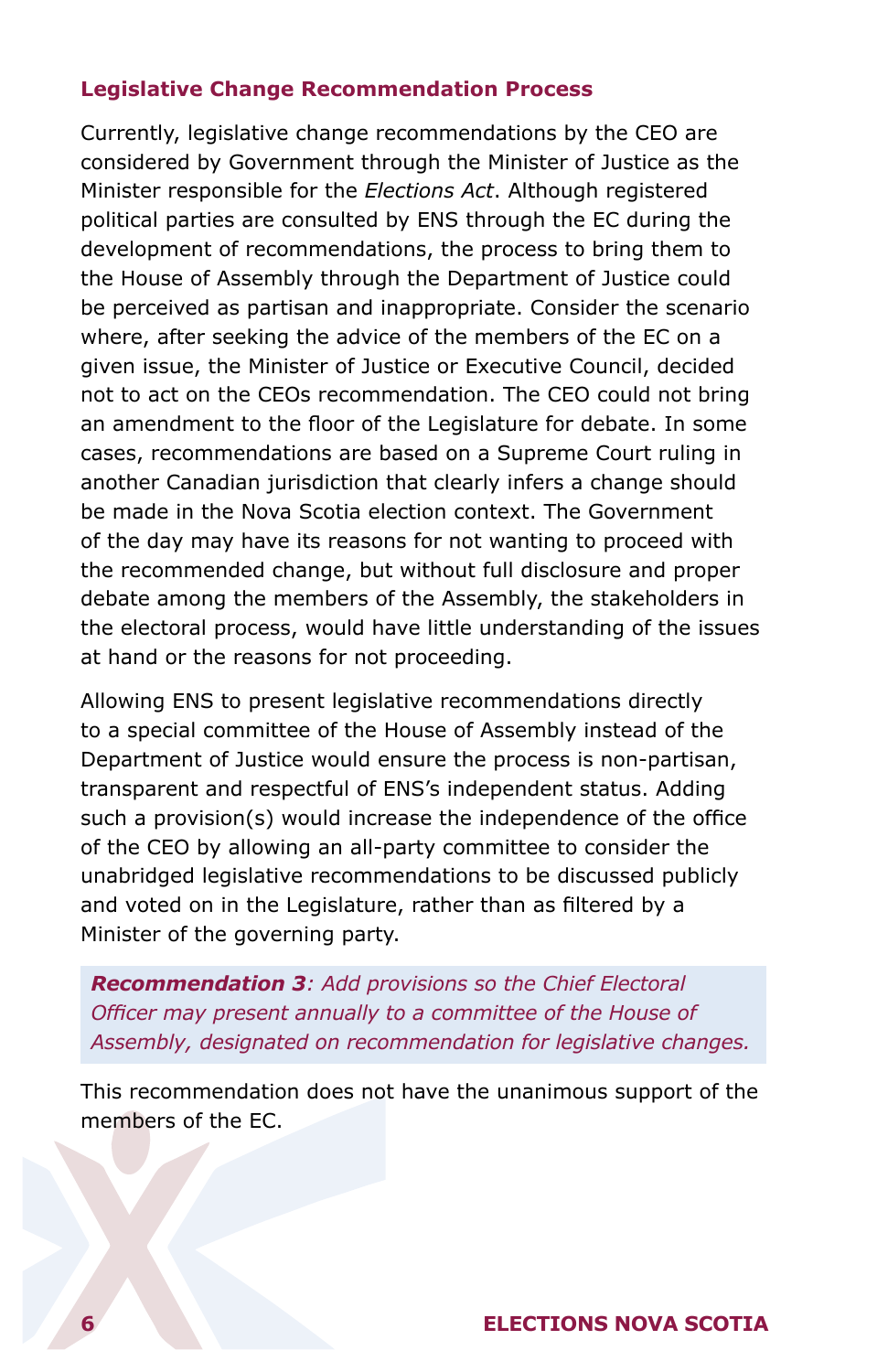## <span id="page-9-0"></span>**Chief Electoral Officer Hiring Process**

The *Elections Act* states that the CEO is an Officer of the House of Assembly and that their office is an office of the House. The CEO is solely accountable to the legislative branch of Government and must be seen to be independent from the executive branch of Government for two reasons:

- To protect the constitutional right to vote in a provincial election through the administration of the *Elections Act*
- To maintain the separation of power between the legislative branch and the executive branch, i.e., Government

Given the need for the CEO to be non-partisan and independent from the executive branch of Government, it would be prudent to formalize a nonpartisan search process that operates at arms-length from Executive Council. The CEO favours the process used when he was hired in 2012. A panel made up of current EC members and a Public Service Commission (PSC) representative whose sole responsibility is to ensure the hiring process is open, fair, and follows the same steps employed by the public service in other senior competitions. This process would ensure that the appointee meets the job competencies and has the endorsement of the three registered political parties with representation in the House of Assembly, thus ensuring they are beyond partisan reproach.

This type of legislated hiring process for a CEO is more consistent with most of the 14 electoral jurisdictions in Canada. 10 Canadian jurisdictions have a fixed process for appointing a new CEO in legislation. Only Saskatchewan, Newfoundland and Labrador, Elections Canada, and Nova Scotia currently do not have these types of provisions. The approach that is recommended is in line with the legislative requirements of our provincial neighbour, New Brunswick, where the process for choosing the CEO is embodied in their *Elections Act*. Adopting this recommendation would bring Nova Scotia in line with the majority of Canadian provinces' best practices.

*Recommendation 4: Add provisions to ensure that before a CEO appointment can be made under subsection 7(1), a selection committee shall be formed.*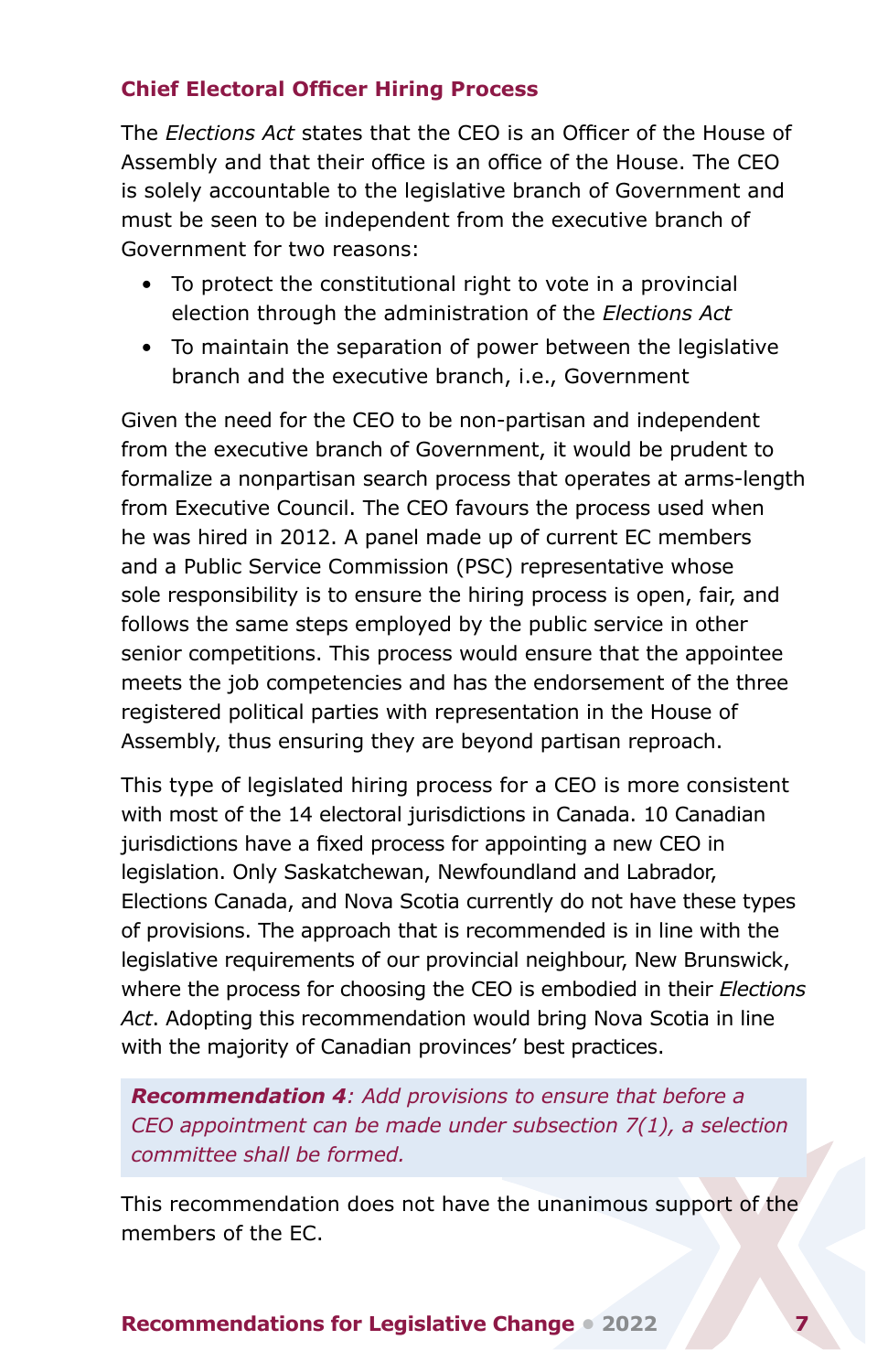## <span id="page-10-0"></span>**Fixed-Date Elections**

With Bill 1 receiving Royal Assent on November 5, 2021, Nova Scotia became the last of 14 jurisdictions in Canada to provide certainty to the province's election cycle for the general public, the registered parties, the third parties with interests in current issues, and all potential candidates considering a run for a seat in the House of Assembly.

While the introduction of a fixed-date election cycle provides more certainty around when the writs will be issued, on its own it creates a domino effect on other aspects of the event that should be addressed before the next PGE to enhance the electoral process for all stakeholders.

The following recommendations are related to fixed-date elections.

#### **Defined Pre-writ Campaign Period**

Extending the campaign period to include 120 days prior to election day would provide greater transparency for registered political parties and candidate spending. It would also introduce a further measure of control and transparency for third-party advertisers in the lead-up to a fixed-date election. Without extending the campaign period, the amount third parties could spend for or against an election issue, candidate or registered party before the writs are issued is unlimited potentially unfairly influencing the voting public's perception. The same concern exists for other stakeholders including potential candidates in the approaching election. Four other Canadian jurisdictions have defined prewrit campaign periods prior to the writs of election being issued. Elections Ontario has a defined campaign period that applies to third parties but not registered political parties or candidates.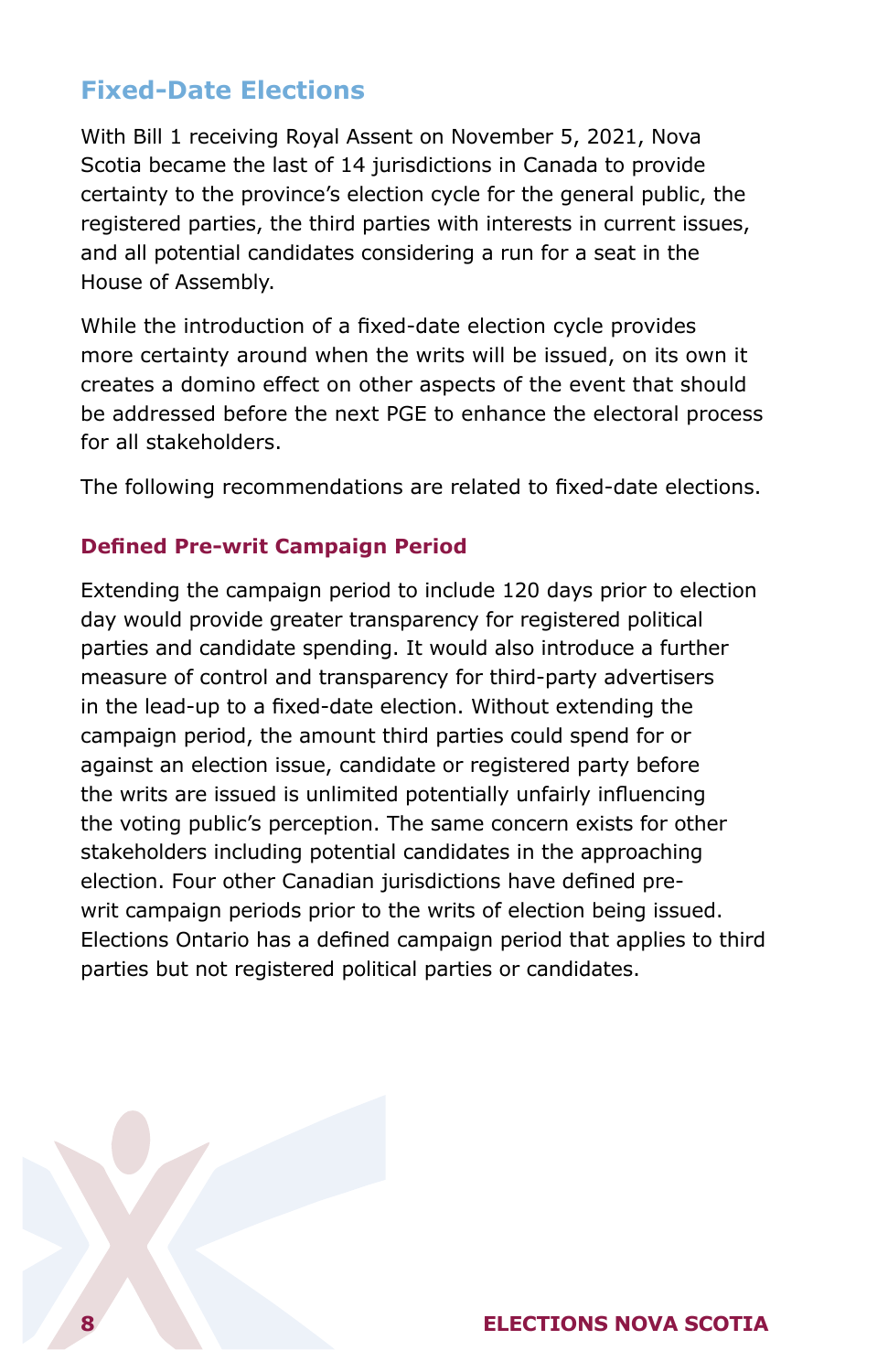<span id="page-11-0"></span>*Recommendation 5: Add provisions to the Elections Act to define the pre-writ campaign for fixed-date elections only as follows:* 

- *• In the case of a general election held in accordance with Section 29A(2), the period commencing 120 days before election day, in the year in which the election is held and ending with the issuance of a writ.*
- *• Revise Section 278(1) to capture the pre-writ Campaign Period.*

This recommendation has the unanimous support of the members of the EC.

## **Variable Election Period**

Maintaining a variable election period (30 to 46 days) with fixeddate election legislation would continue a level of uncertainty with regard to when the writ of election might be issued. If the goal of fixed-date election legislation is certainty and transparency, then the amount of variability must be reduced or removed. The proposed changes herein would have the election period have a seven-day variability.

Both Elections New Brunswick and Elections Ontario have fixed election periods, of 33 and 30 days respectively. Four other provinces have fixed election periods, but not fixed writ dates, which allows them to have some variability. Nova Scotia currently has the highest variability in our election period, across all Canadian jurisdictions, at 16 days of variability.

If changes are made to Section 29 to reduce the variability and set the election period to between 30 and 37 days, then corresponding adjustments must be made in Section 74(2)(b) to adjust the timeframe.

In terms of the 42<sup>nd</sup> General Election what is proposed here would mean the writ would be issued sometime the week of June 8<sup>th</sup>.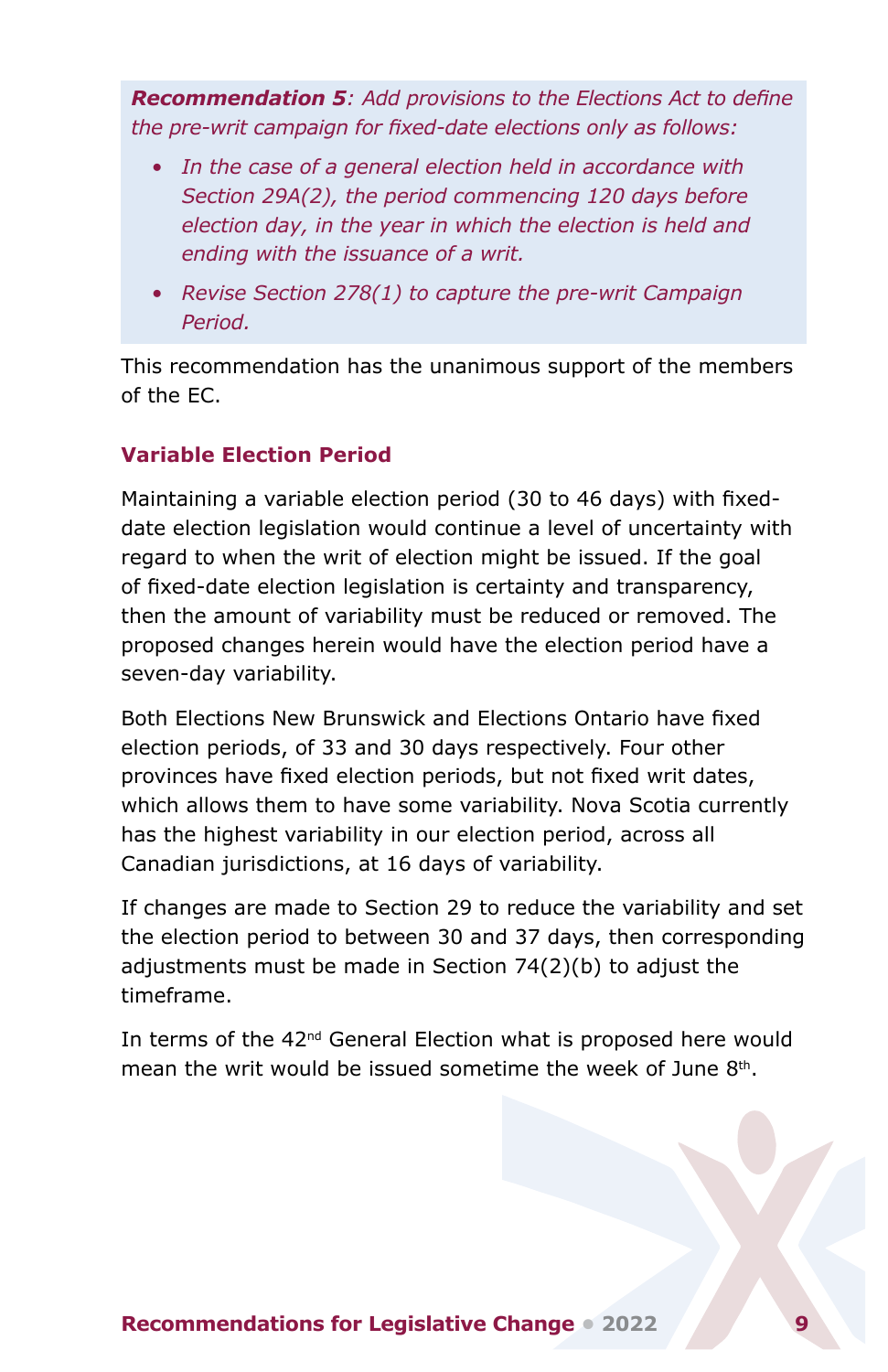*Recommendation 6: Make the following amendments to the Elections Act to reduce the variability of the election period to a maximum of seven days:*

- *• Amend Section 29(a) and (b) to set the election period to between 30-37 days in duration.*
- *• Amend Section 74(2)(b) to adjust the timeframe for the election period.*

This recommendation has the unanimous support of the members of the EC.

## **10 ELECTIONS NOVA SCOTIA**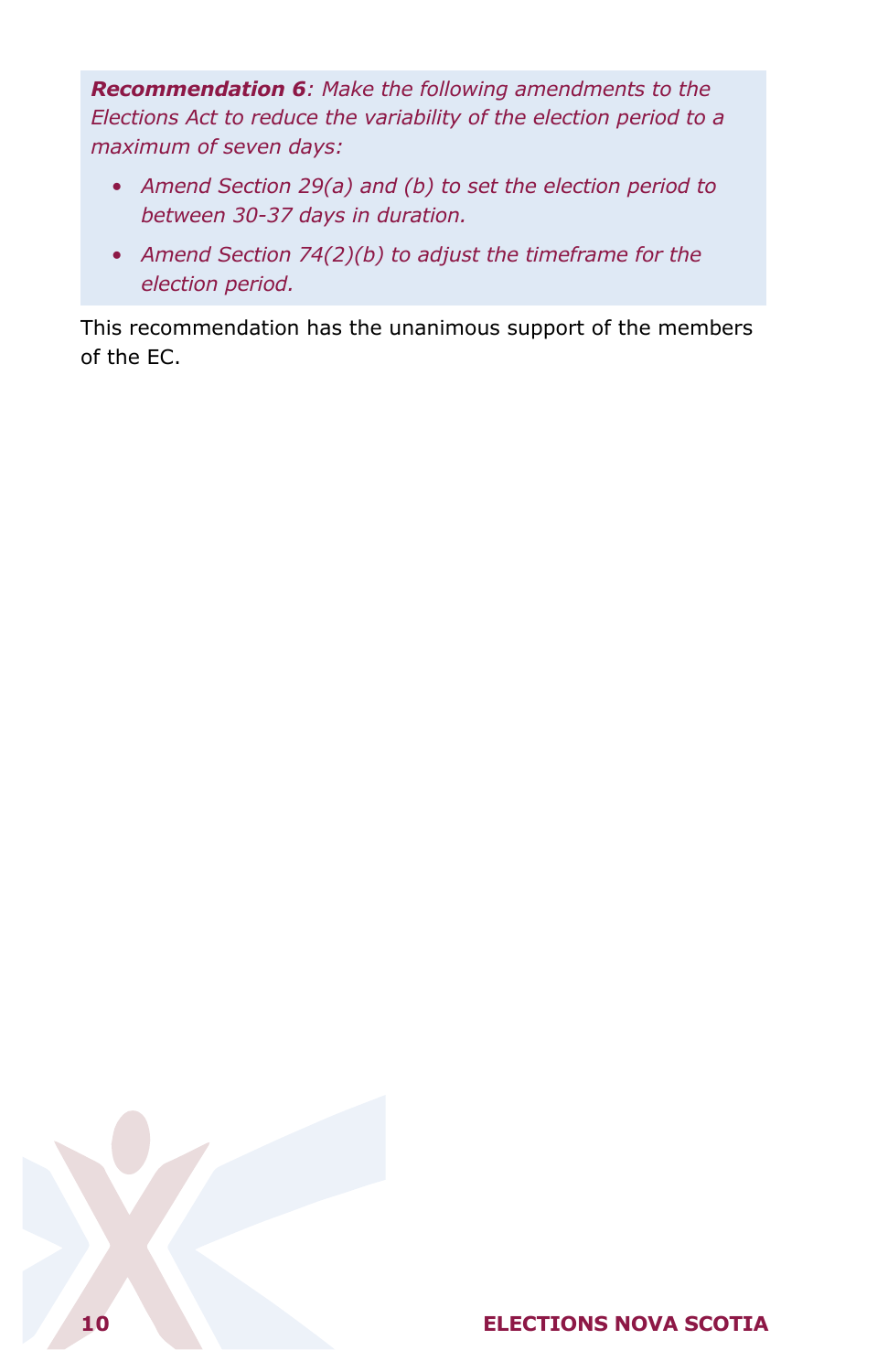## <span id="page-13-0"></span>**Clarity**

As the electoral process evolves it is important to ensure there is clarity regarding regulations and processes. The recommendations for legislative changes in this section are intended to bring clarity given recent changes to the electoral process in Nova Scotia.

### **Electoral Boundary Changes**

The CEO is recommending amendments to the *House of Assembly Act* regarding electoral boundary changes to enhance clarity. One provides further authority to the CEO to address issues in the future and the other is simply housekeeping to clean up an error.

To address the concerns raised by voters during the  $41<sup>st</sup>$  PGE regarding the placement of electoral boundaries by the 2019 Nova Scotia Boundaries Commission, a change to the *House of Assembly Act* is recommended to amend the existing authority of the CEO to address boundary issues.

The *House of Assembly Act* allows for the CEO to make recommendations for minor changes to electoral district boundaries, however the legislation constrains the recommendation to not alter the number of voters in any electoral district by more than three hundred.

The first amendment to the *House of Assembly Act* related to electoral boundary changes is to allow the CEO to have discretion to recommend to the members of the House of Assembly to change the number of voters, while not exceeding or falling below the threshold set for total number of voters in an electoral district within the Electoral Boundaries Commissions Report.

The second amendment to the *House of Assembly Act* related to electoral boundary changes is a housekeeping clean up to correct an error made when legislative changes were made in 2019. When legislative changes were made to enact the new electoral boundaries in 2019, ENS recommended that Government move away from the previous metes and bounds descriptions of electoral boundaries in favour of digital boundary descriptions. This recommendation was accepted and implemented in the *House of Assembly Act*, but a Subsection related to metes and bounds remained in error. ENS recommends repealing this Subsection,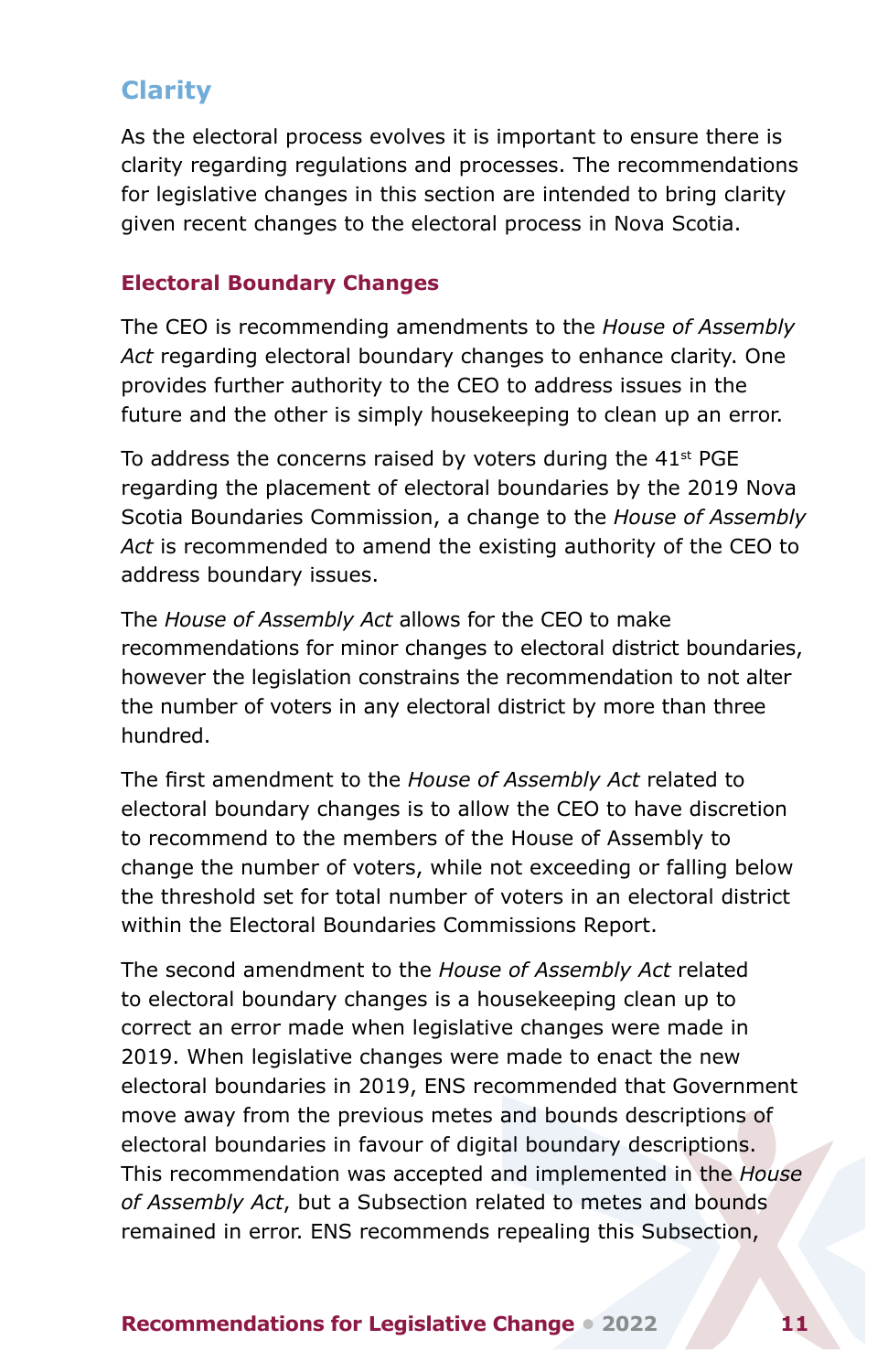<span id="page-14-0"></span>since legislated metes and bounds are no longer defined within the *House of Assembly Act.* The approval of a report the CEO submits to the House of Assembly as per Subsection 5A(1) permits the alteration to a boundary.

*Recommendation 7: To make the following amendments to the House of Assembly Act to clarify issues regarding the CEO changing electoral boundaries:*

- *• In Section 5A(2) of the House of Assembly Act, remove the constraint of a maximum 300 electors and allow for greater CEO discretion.*
- *• Remove Section 7(2) the requirement to amend the House of Assembly Act when electoral boundaries change due to CEO recommended changes.*

This recommendation has the unanimous support of the members of the EC.

## **Election Commission Chair**

Currently the position of Chair of the EC is a five-year appointment term. Within a given election cycle the timing of this appointment period means an in-coming Government may not have an opportunity to consider the appointment of a new EC Chair.

The CEO is recommending that the term for the Chair of the EC be changed to account for a change in Government. This recommended change aligns to the fixed-date election legislation with a half year extension to allow Government, following an election, time to decide to reappoint or select a new Chair.

*Recommendation 8: Change the term for the Chair of the EC as stated in Section 356(3) to account for a change in Government.*

This recommendation has the unanimous support of the members of the EC.

## **12 ELECTIONS NOVA SCOTIA**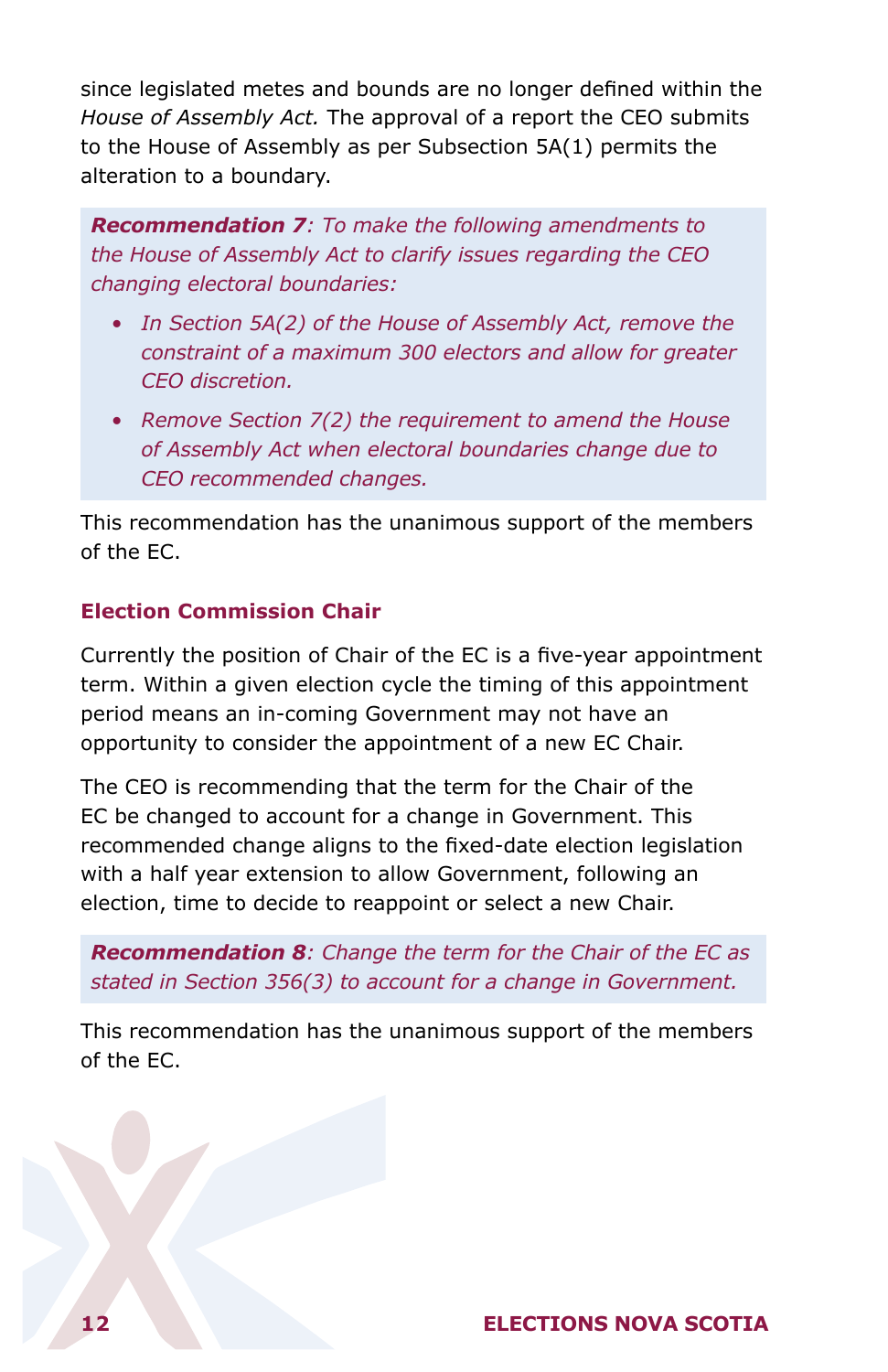## <span id="page-15-0"></span>**Transparency**

Transparency is important to the integrity of the electoral process. Although many recommendations related to independence, fixeddate elections, as well as efficiency and clarity also provide a greater level of accountability, the recommendations presented in this section speak specifically to transparency.

## **Voting Prior to Close of Nominations**

The number of people choosing to vote before the close of nominations has been growing ever since the right to vote prior to the close of nominations was first introduced in 2001.

Following the 40<sup>th</sup> Provincial General Election, the CEO recommended a legislative change to not allow voting prior to the close of nominations. He offered the recommendation despite not having any support from the members of the Election Commission. This recommendation did not make it into Bill 225 when it was introduced in 2020.

It is important to understand why this recommendation was made despite the lack of endorsement of the EC members and the registered parties. As an election administrator, ENS could see the obvious advantages been given to incumbents choosing to run again as well as candidates nominated and endorsed by a registered party early in the writ period.

In 2017 and 2021, 3,378 and 10,035 people respectively voted before the close of nominations. The latter increase was largely the result of the ENS media campaign suggesting voters use this method of voting to enhance their personal safety during the COVID-19 pandemic. This notwithstanding, there was a lack of transparency for those 10,035 voters who chose to vote before the close of nominations in 2021, because they did not have the full knowledge of all the candidates to choose from. The final lists of candidates could not be provided to them until nominations closed.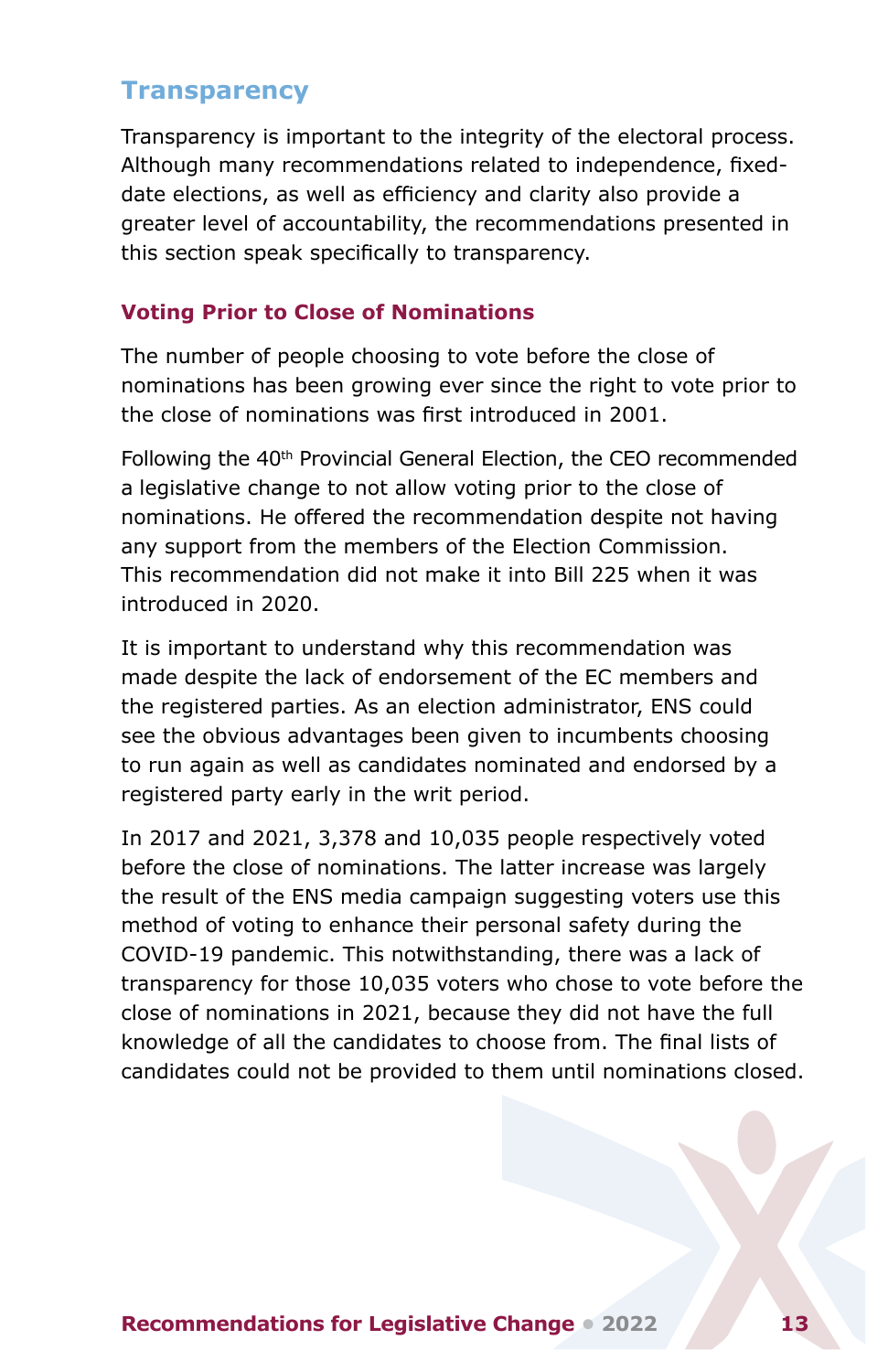ENS is submitting this same legislative change recommendation again, because the reasons for requesting this change were reconfirmed during the  $41<sup>st</sup>$  PGE. It is important to point out that this recommendation does not enjoy the unanimously supported of the members of the EC.

In addition to this recommendation, and to strengthen the commitment to equity and transparency, ENS is recommending removing the names of the registered political parties from the write-in ballot. Nova Scotia is the only jurisdiction in Canada that provides this information on the WIB ballot. Should the members choose to legislate not allow voting prior to the close of nominations, there is still a need to use the write-in ballot for hospital voting and as the contingency ballot should technical failures occur during early voting. We are also recommending the CEO have discretionary authority to mail write-in ballots prior to the close of nominations, in cases where an elector's geographic location would likely impede their vote being returned in time to count on election night.

If the recommendation to not allow voting until after the close of nominations does not proceed, it is our belief that the need to remove the party names from the WIB increases substantially. Both for equity and fairness for those running for office and for the transparency and clarity of those choosing to vote early, before the close of nominations.

It is worth noting that in the 2017 court decision by Justice Gillian D. Butler in Newfoundland in the case of Mitchell v. Jackman, Justice Butler opined, not allowing voting prior to the close of nominations is more equitable to all candidates and is more transparent to voters.

Lastly, for full disclosure, of the fourteen jurisdictions across Canada, only Newfoundland and the Northwest Territories do not allow voting prior to the close of nominations. That fact may make it a widely accepted practice but not necessarily an equitable or right practice.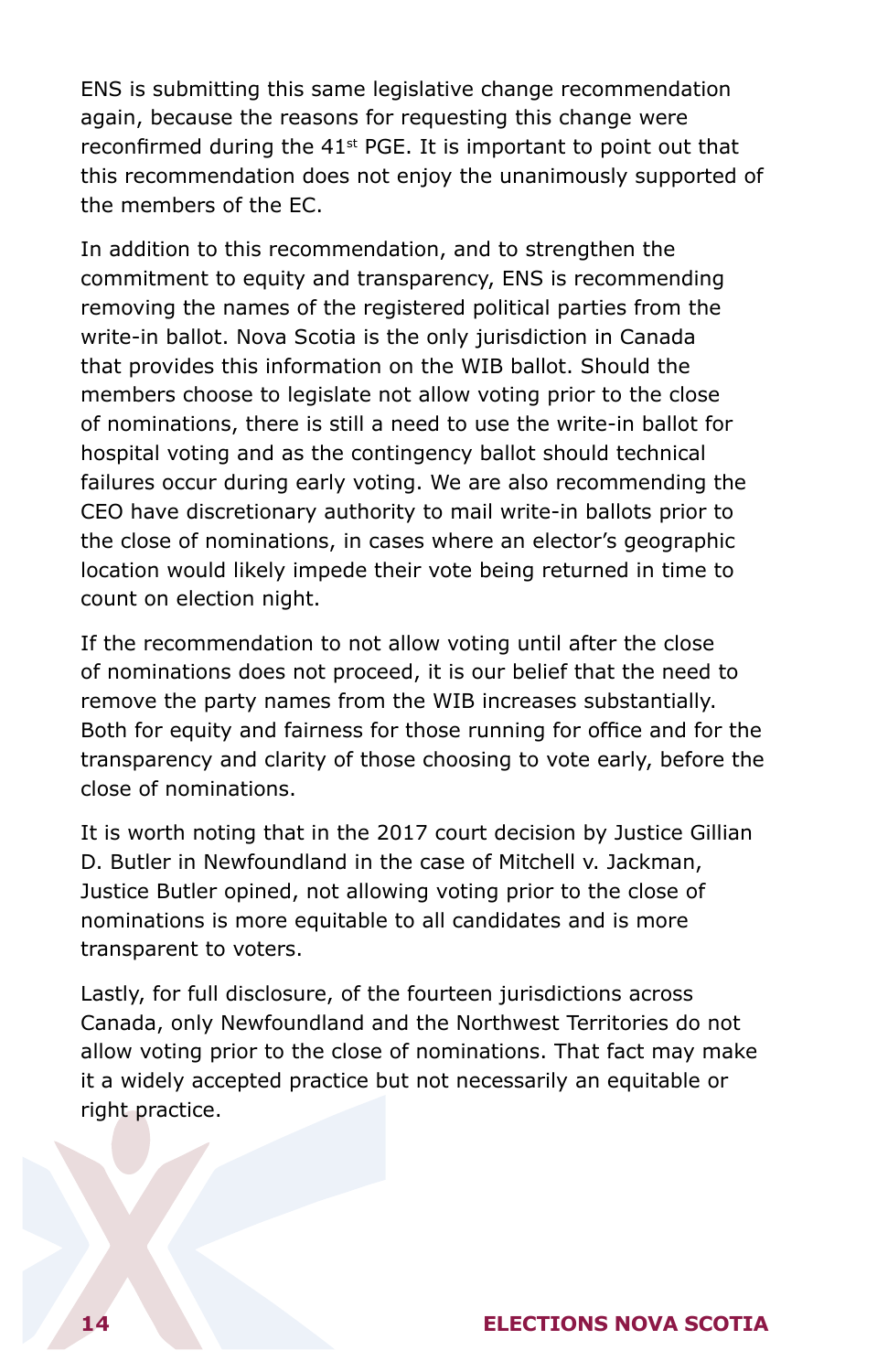<span id="page-17-0"></span>*Recommendation 9: Make amendments to eliminate potential for voting prior to the close of nominations and to remove the list of registered political parties on the WIB:*

- *• Amend Section 139A to not allow voting prior to the close of nominations.*
- *• Amend Section 140(2) to not allow voting at a returning office continuous poll until after the close of nominations.*
- *• Amend Section 103(1) so write-in ballot kits would not be issued until after the close of nominations.*
- *• Amend Sections 103(2) and 107(3) to remove the names of the registered political parties from the WIB.*

The first 3 amendments (Sections 139A, 140(2), and 103(1) in this recommendation do not have the unanimous support of the members of the EC. The amendments to Sections 103(2) and 107(3) were not presented to the EC due to time constraints.

## **Candidate Registration**

This amendment is necessary to avoid the situation when a candidate submits their registration form at the same time as their nomination papers, since acceptance of the nomination is also deemed to be their registration. The intent of registration is for transparency of candidate's activity between elections.

Prospective candidates can register with ENS head office at any time prior to an electoral event to permit them to begin raising and spending money between elections. Once an election is called, all candidates including those who were already registered must submit their official nomination form to the returning office to have their name appear on the ballot. If a candidate was not registered before the writ, then the candidate is deemed to be registered on the date the nomination was accepted by the RO.

In the 41<sup>st</sup> PGE with a non-fixed-date election, candidates who were not registered before the writ submitted their registration and nomination forms at the same time, which was unnecessary. It also caused confusion since the registration form is approved, as specified in legislation, by the CEO and the nomination form is approved by the RO in the electoral district.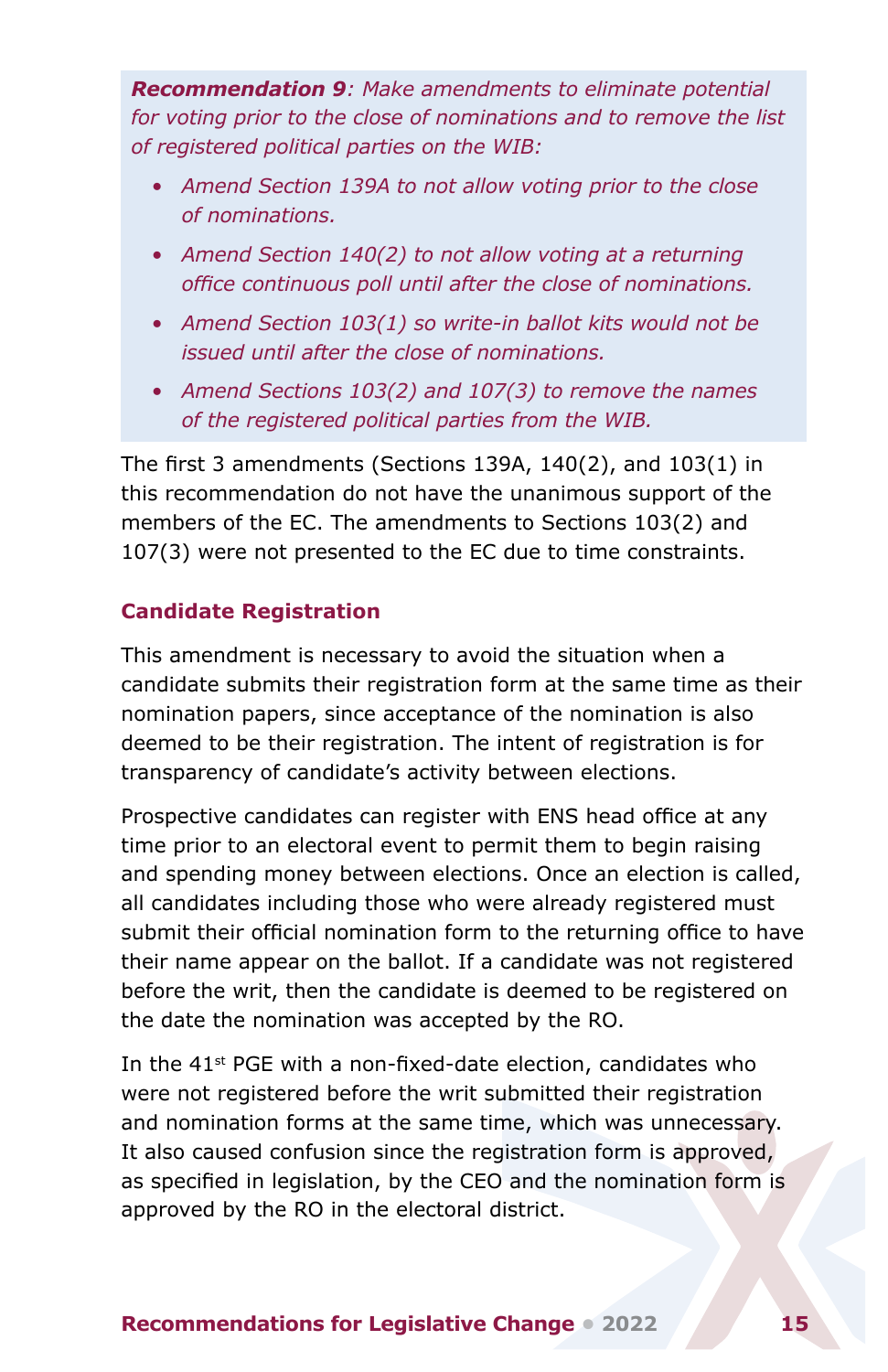<span id="page-18-0"></span>The CEO is recommending that Section 203(2) be changed to define the end of the period for the registration process for candidates.

*Recommendation 10: Change Section 203(2) to define the registration period as ending once the writ of election has been issued for the district in which a candidate intends to run. This will eliminate the duplication and confusion which has resulted when candidates submit their registration form at the same time as their nomination papers after the writ was issued.* 

This recommendation has the unanimous support of the members of the EC.

## **Returning Officer Residency Requirement**

RO appointments have a legislative requirement for the RO to reside in the electoral district in which they administer the election.

Meeting the residency requirement for ROs continues to be excessively challenging in terms of recruitment. Although there is provision for the CEO to appoint an acting RO for outside the district, no long-term appointment can be made. During the 41st PGE there were 12 ROs appointed in "acting" positions from out of district.

The residency requirement for ROs is inconsistent with requirements for candidates. Candidates do not have to reside in the electoral district in which they are running, and the CEO feels this flexibility should be extended to the RO role.

*Recommendation 11: Remove Section 22(6) (b), which requires ROs to reside in the electoral district in which they were appointed.*

This recommendation has the unanimous support of the members of the EC.

## **16 ELECTIONS NOVA SCOTIA**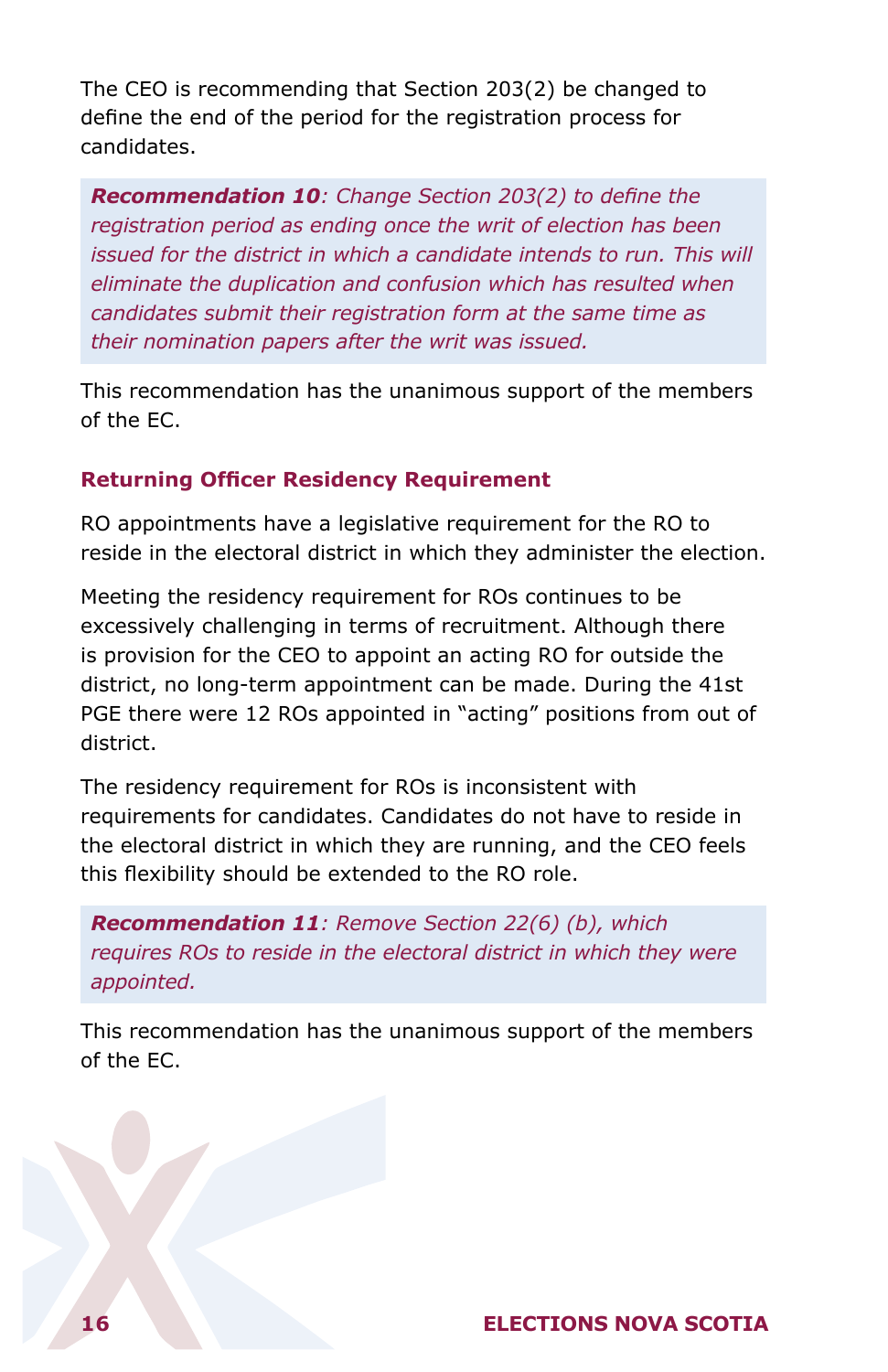## <span id="page-19-0"></span>**Write-in Ballot Changes**

The following recommendations support a change to allow candidate ballots to replace WIBs following the close of nominations. This change would enhance transparency for voters to allow them to know the names of the nominated candidates in their electoral district for which they can cast their vote.

These changes are being recommended following the 41st PGE because ENS received multiple questions and comments from candidates and their representatives as well as registered parties about the continued use of WIBs after the candidate had been nominated. They argued that it unnecessarily caused voter confusion and could possibility lead to rejected ballots when some or all candidate names were known.

The CEO feels the changes recommended in this section would mitigate most of the concerns raised. As well, keeping the references in the Act more generic by removing references to WIBs specifically, where reasonable provides ENS more latitude in future as options for voting change.

*Recommendation 12: Make the following amendments to allow candidate ballots to replace write-in ballots following the close of nominations and remove specific requirement for a WIB where reasonable.* 

- *• Amend Sections 101(2) to (4), 101(14), 101(15)(e), 102(1) and (3), and 103(2) to (4)*
- *• Change the titles of Section 105, 107, and 108*
- *• Remove references to WIB in Sections 105(1)(a)(b), 105(1A), 105A(a)(b)(c), 107(1A) to (g), 107(1B) to (1D), 107(2), 108(1)*
- *• Clarify that Section 107(3) to (5) is dealing with rejecting a WIB*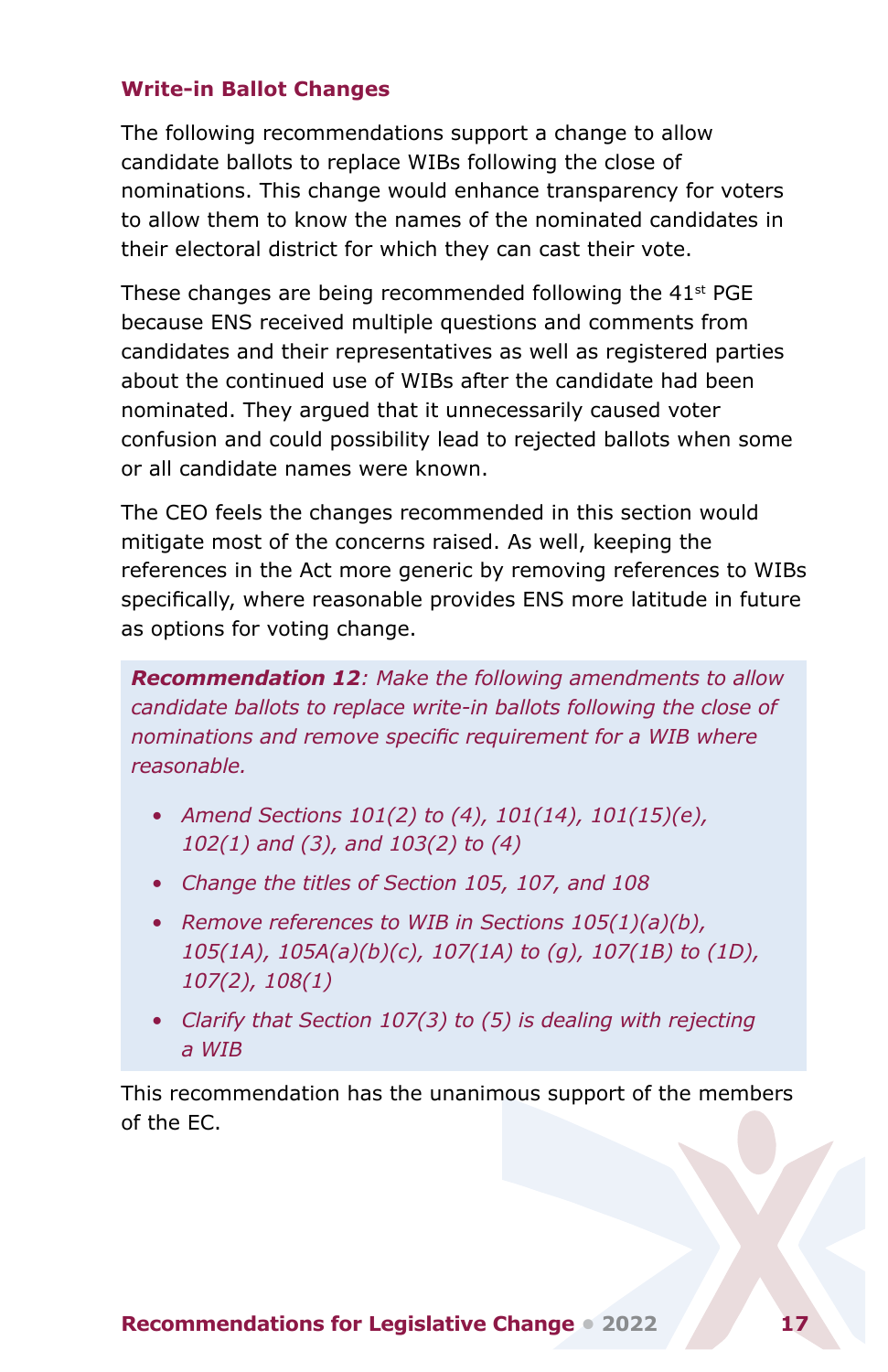## <span id="page-20-0"></span>**Alignment**

During an election many discrepancies or inconsistencies are noted within the electoral practices and procedures. The recommendations for legislative changes in this section are mainly housekeeping matters that need to be addressed to improve the legislative alignment with existing internal procedures in Nova Scotia.

#### **Residential Centre Polling Divisions**

The *Elections Act* allows the CEO to establish a separate polling division for a residential centre in which ten or more voters reside. The current practice is for mobile polls to be held at residential centres with 40 or more voters and to serve all others by WIB team. The removal of a number of voters will allow for more flexibility and the efficient use of election workers. The CEO is recommending this change to ensure alignment between the legislation and existing practice.

*Recommendation 13: In Section 35(3) remove the reference to the number of electors.* 

This recommendation has the unanimous support of the members of the EC.

#### **Returning Office Continuous Poll**

A returning office continuous poll rarely has fewer than 15 votes. If a merger is required for a returning office continuous poll because it has fewer than 15 votes, then the merge should be with the WIB poll instead of with the ballots of an election day poll, as currently prescribed within the *Elections Act.*

This amendment is required to set the procedure in the *Elections Act* to be in line with the current counting process and to enable the merger of digital and paper eBallots and give the CEO more discretion in handling low votes from a returning office continuous poll. This will preserve the turnout election day polls report with known number of voters on the official list. This is considered an administrative correction.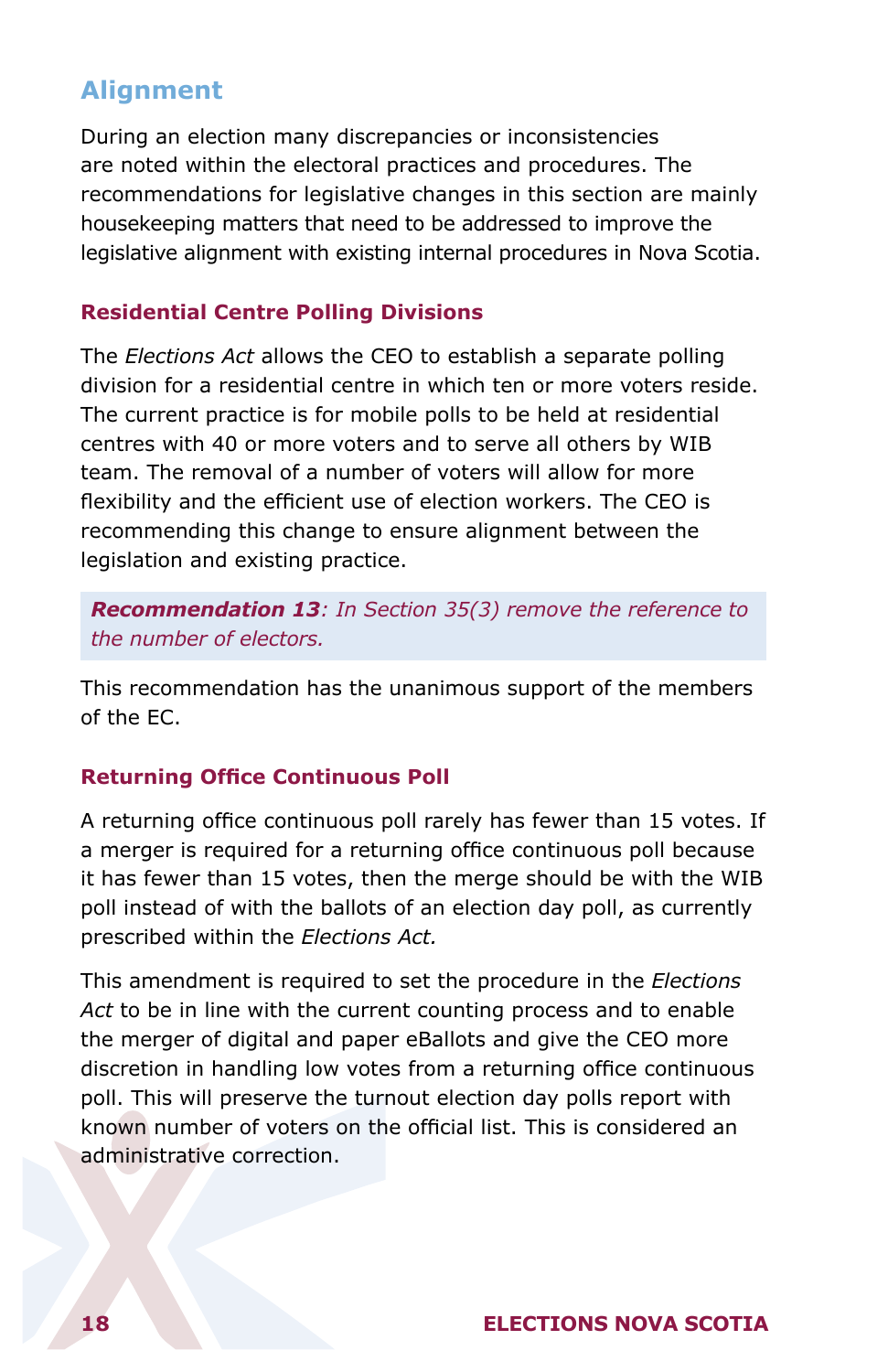<span id="page-21-0"></span>*Recommendation 14: Amend Section 143(2) to allow for CEO discretion when merging low votes from a returning office continuous poll.* 

This recommendation has the unanimous support of the members of the EC.

## **Administrative Corrections**

Two administrative corrections are required to update the *Elections Act.*

An update is needed to correct reference to the position of Election Clerk within the *Elections Act*. The term 'Election Clerk' was replaced by Assistant Returning Officer (ARO) by the amendments to the *Elections Act* made in Chapter 17 of the Acts of 2015, which came into effect by Royal Assent on May 11, 2015.

The second correction is to Section 303 of the *Elections Act* because it only references advance and election day polls, which appears to be an oversight. It should also account for the returning office continuous polls as well as any community polls held. The CEO is recommending that this section be updated to include the returning office continuous polls and community polls.

These two amendments are considered administrative corrections.

*Recommendation 15: Make the following administrative corrections to the Elections Act:*

- *• Update Section 350(1) (b) to replace the term 'Election Clerk' with 'Assistant Returning Officer'.*
- *• Update the language in Section 303 to include continuous and community polls.*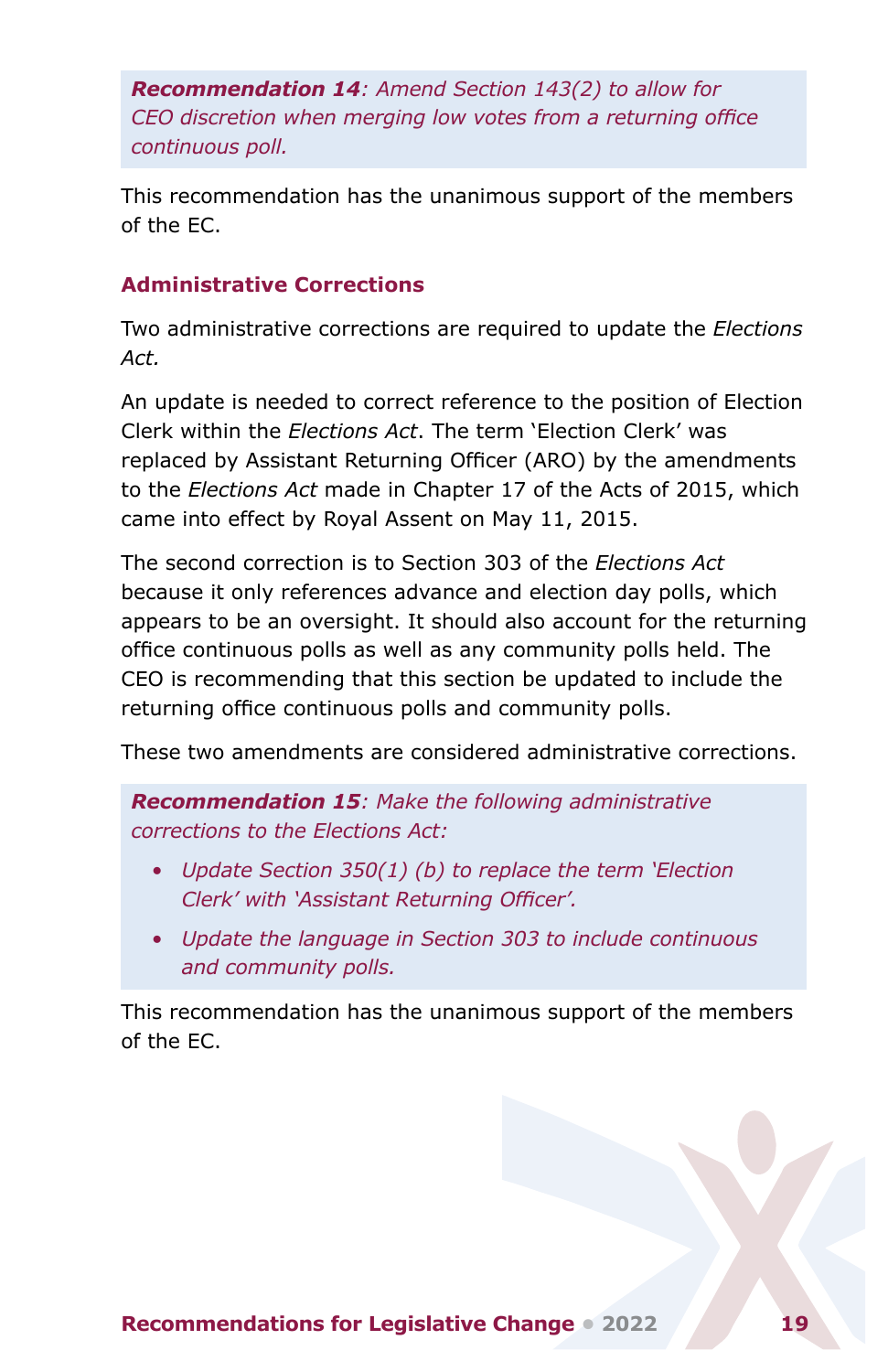## <span id="page-22-0"></span>**Offences**

While reviewing the *Elections Act* for potential updates following the  $41<sup>st</sup>$  PGE, it was determined that the legal provisions within the offences section needed to be strengthened.

The CEO feels the following updates to Part IV of the *Elections Act* are needed to address current gaps and weaknesses. This is considered an administrative update.

*Recommendation 16: Update Part IV of the Elections Act to include offences using new technology, electoral officers, material and equipment as follows:*

- *• Add offences for both the write-in and internet voting polls.*
- *• Amend Section 335 to include offenses respecting election equipment, materials and ballots.*
- *• Add new clauses in Section 336 and 337 related to the applications of a personal information number.*
- *• Add a new section related to offences by a systems election officer.*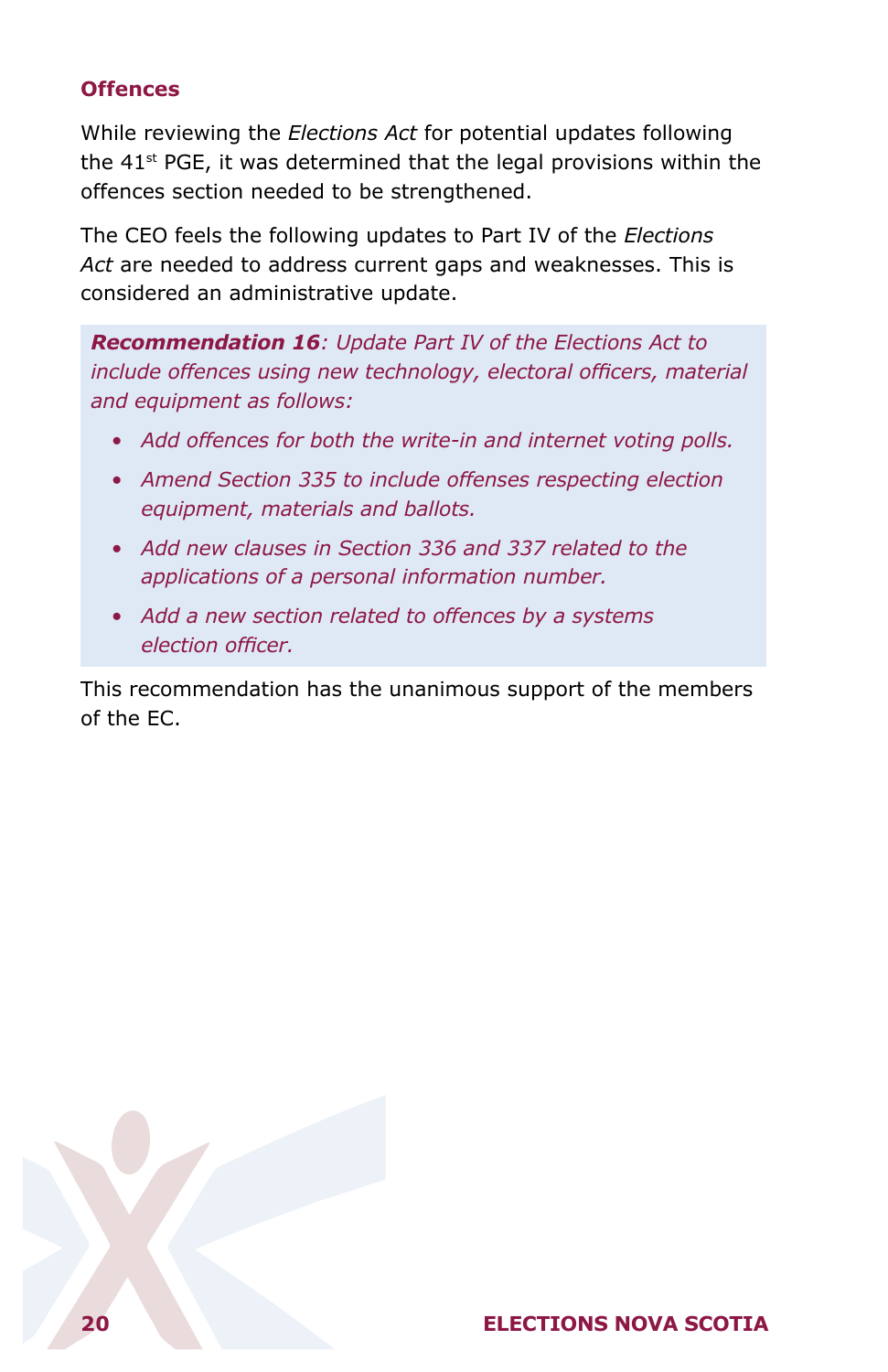## <span id="page-23-0"></span>**Electoral Finance**

The recommendations for legislative change presented in this section pertain to electoral finance practices. Further recommendations may be made in the final post-election report, Volume III, Financial Information & Statistics, which will be published later this year. Volume III will provide financial information on election expenses, candidate reimbursement, election administration costs and financial statistics.

## **Nomination Deposit**

Following the 40<sup>th</sup> PGE in 2017, the CEO recommended the candidate nomination deposit no longer be required for fairness. This recommendation was made following a court decision in the province of Alberta: *Szuchewycz v Canada* (Attorney General), 2017 ABQB 645, in which the Court held that the provision related to the nomination deposit created a disadvantage on some prospective candidates that was limiting and unconstitutional.

This recommendation was not included in the legislative changes introduced in Bill 225 and proclaimed in May of 2021. It is also noted that the CEO waived the nomination deposit for by-elections held between the  $40<sup>th</sup>$  and  $41<sup>st</sup>$  PGEs. All candidates are eligible to have their deposit returned under the current legislation.

The CEO feels it is prudent to recommend this change again given the court ruling and the fact that some other jurisdictions in Canada have also taken steps to eliminate nomination deposits for candidates.

*Recommendation 17: For greater fairness a candidate deposit would no longer be required by making the following amendments:*

- *• Amend clause 65(2)(b) to no longer require a prospective candidate to submit a two-hundred-dollar nomination deposit by deleting it in its entirety.*
- *• Amend Subsections 66(2)(3), 67(1)(2)(3)(4), 69(1), 71, and 72 (3) to delete reference to nomination deposit.*
- *• Amend clause 166(i)(xi) by deleting it in its entirety*

This recommendation has the unanimous support of the members of the EC.

**Recommendations for Legislative Change • 2022 21**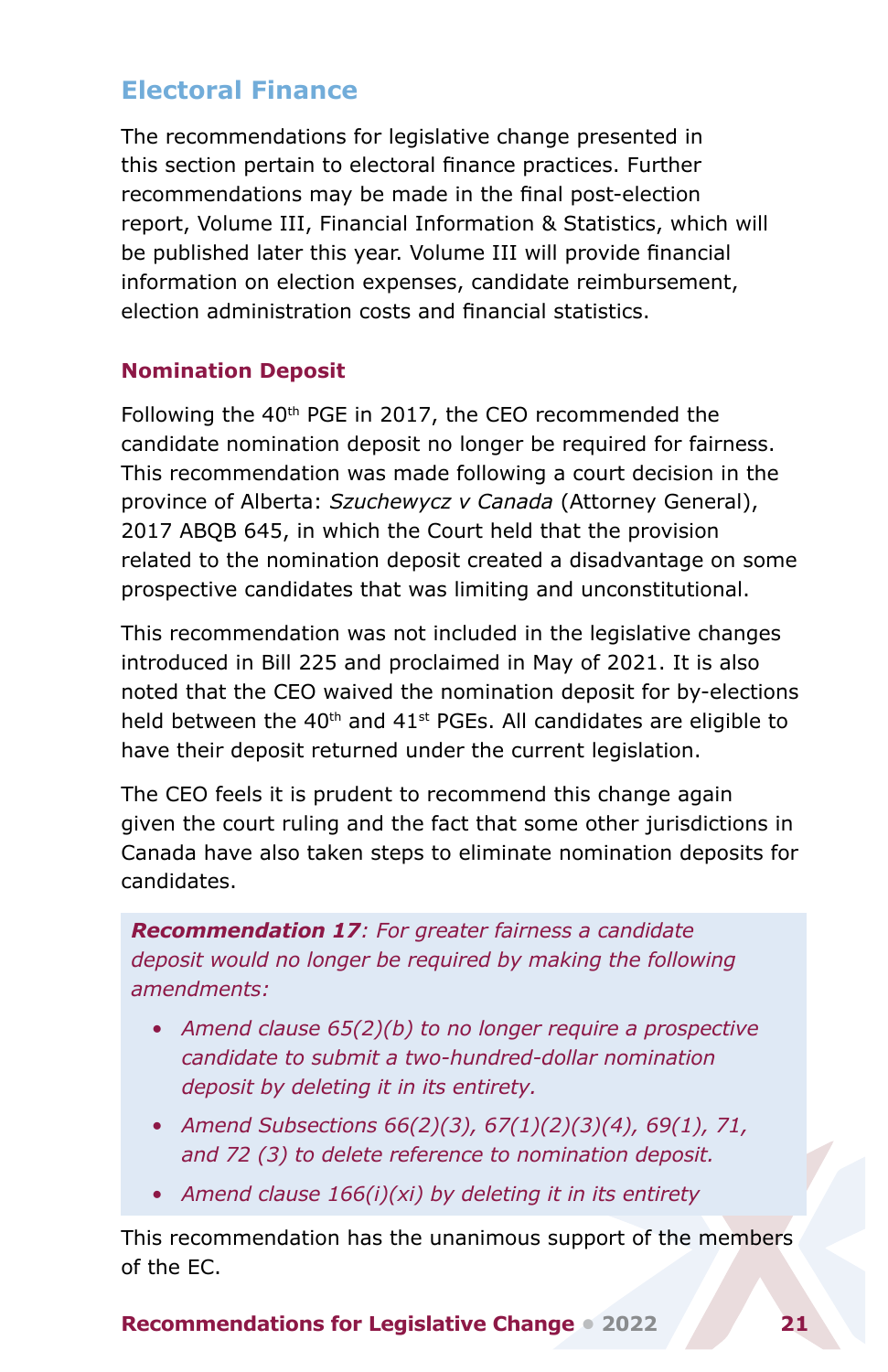## <span id="page-24-0"></span>**Transfers**

This recommendation will clarify the rules regarding transfers of service, money or property among related entities to cover the situation when a candidate is running for office and would like to transfer advertising materials from a previous election when running for a different registered party.

In the 41<sup>st</sup> PGE, ENS encountered instances where candidates who had run in previous elections reused campaign signs that no longer reflected their registered party affiliation. This situation illustrated the need for clarity regarding transfers among related entities. Specifically, to cover the situation when a candidate is running for office and would like to transfer advertising materials from a previous election when running for a different registered party or as an independent.

*Recommendation 18: Update Sections 213 and 214 to clarify application of rules regarding transfers between related entities.*

This recommendation has the unanimous support of the members of the EC.

### **Disclosure statement**

A housekeeping update is needed to address an inconsistency between the subsections of Section 240 of the *Elections Act* so that all will state 'to be equal to or exceed two hundred dollars'. Further amendment is now needed to align Sections 240(2) and (3) which currently specify disclosure for contributions that exceed two hundred dollars.

*Recommendation 19: Amend Section 240(2) and (3) to clarify that the disclosure amount is to be equal to or exceed two hundred dollars.*